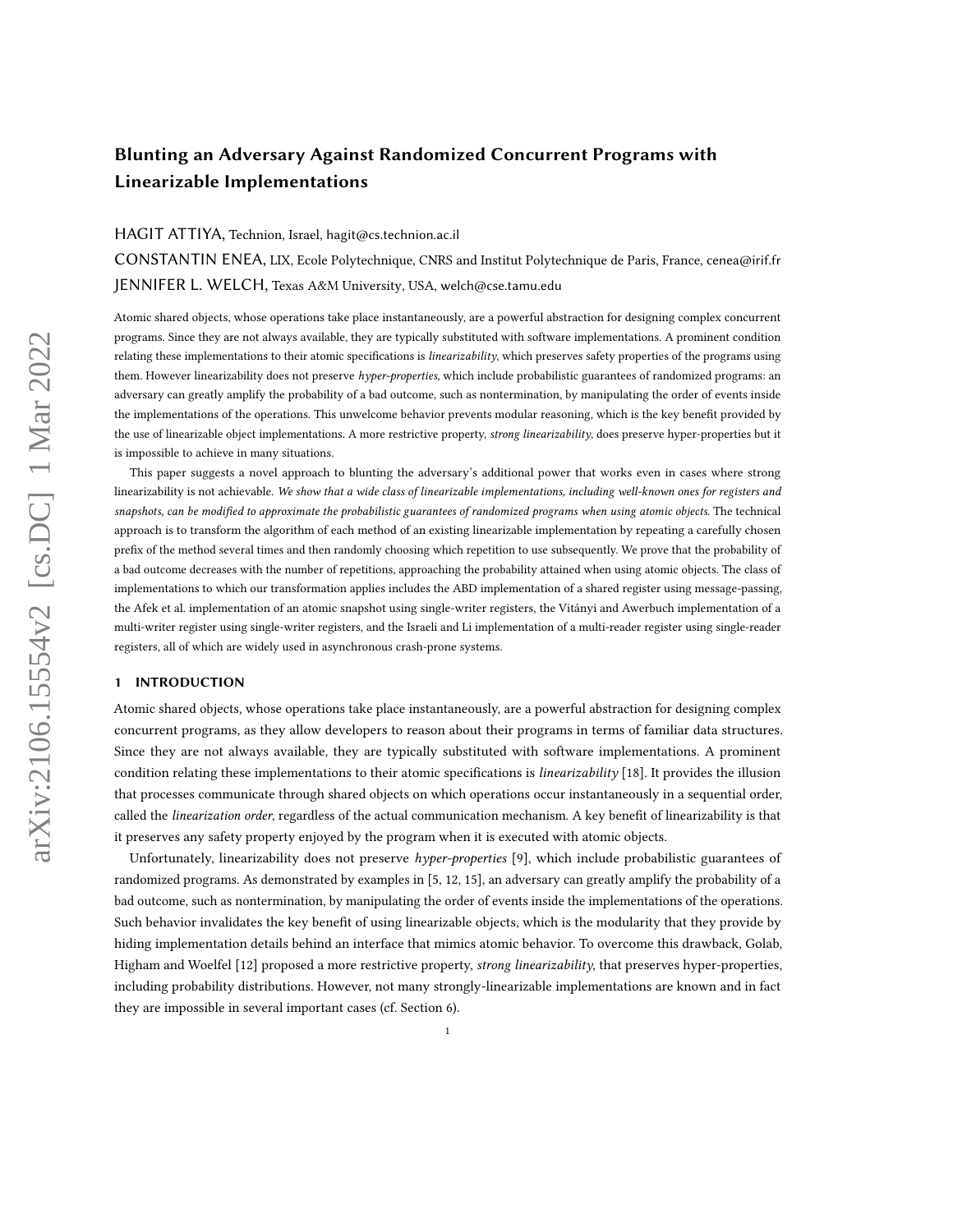This paper suggests a novel approach to blunting the adversary's additional power that works even in cases where strong linearizability is not achievable. To motivate our approach, consider the well-known ABD [\[3\]](#page-15-5) linearizable implementation of a read-write register in crash-prone message-passing systems and how it behaves in the context of the simple program given in Algorithm [1,](#page-1-0) which we distill from the weakener program [\[15\]](#page-15-4). In the multi-writer version of ABD [\[20\]](#page-15-6), which we consider throughout, both read and write operations start with a "query" message-exchange phase in which the invoking process obtains the timestamp associated with the most recent value. Then, both operations execute an "update" message-exchange phase; the reader announces the latest value and timestamp before returning the value, while the writer announces the new value and assigns it a larger timestamp. The linearization order of the operations is completely determined by the maximal timestamps that are obtained during the query phases, and thus, their order is determined at the end of the query phase.

Algorithm [1](#page-1-0) has two processes,  $p_0$  and  $p_1$ , that write their ids to register  $R$ , then  $p_1$  flips a coin and writes the result to another register C. A third process,  $p_2$ , reads R twice and  $C$  once; if it succeeds in reading both ids from  $R$  and the first id that it reads equals the result of the coin flip, then it loops forever, otherwise it terminates. When the registers are atomic,  $p_2$  terminates with probability at least one-half, for any adversary. (See Appendix [A.1](#page-16-0) for details.) Yet when the registers are replaced with ABD implementations, a strong adversary, which can observe processes' random choices  $[2]$ ,  $\frac{1}{2}$  $\frac{1}{2}$  $\frac{1}{2}$  can interleave the inter-

<span id="page-1-0"></span>**Algorithm 1** Processes  $p_0$ ,  $p_1$ , and  $p_2$  share two registers R, written by  $p_0$  and  $p_1$  and read by  $p_2$ , and C, written by  $p_1$  and read by  $p_2$ .

<span id="page-1-3"></span><span id="page-1-2"></span>

| 1: Initially: $R = \perp$ , $C = -1$                       |
|------------------------------------------------------------|
| 2: <b>Code for</b> $p_i$ , $i \in \{0, 1\}$ :              |
| 3: $R := i$                                                |
| 4: if $(i = 1)$ then $C :=$ flip fair coin (0 or 1)        |
| 5: Code for $p_2$ :                                        |
| 6: $u_1 := R$ ; $u_2 := R$ ; $c := C$                      |
| 7: if $((u_1 = c) \wedge (u_2 = 1 - c))$ then loop forever |
| 8: else terminate                                          |

nal steps of the query phase and the steps of the program so as to ensure that  $p_2$  never terminates. (See Appendix [A.2](#page-17-0) for details.)

Instead of attempting to find a strongly-linearizable replacement for ABD, which is impossible [\[6,](#page-15-8) [8\]](#page-15-9), we make the key observation that the adversary can disrupt the workings of the program only when the coin flip on Line [4](#page-1-2) occurs during the query phase of a read or write operation. The reason is that, after the query phase has completed, the linearization order of the operation is fixed. We also observe that the query phase is "effect-free" in the sense that it can be repeated multiple times without the repetitions interfering with each other or with the behavior of the other processes.

Our modification to ABD is for each operation to execute the query phase several times, and then randomly choose which one of the values obtained to use in the rest of the operation. In Algorithm [1,](#page-1-0) the adversary can make only one of these values depend on the result of the coin flip (by scheduling the coin flip during that iteration of the query phase), but that value is used in the rest of the operation with some probability strictly smaller than 1, since values from query phases are chosen uniformly at random. As a result, the program exhibits probabilistic behavior closer to that seen with atomic objects. For example, repeating the query phase twice when ABD is used in Algorithm [1](#page-1-0) ensures that  $p_2$ terminates with probability at least 1/8, in contrast with the 0 termination probability when using the original ABD implementation. (See Appendix [A.3](#page-18-0) for details.) Thus by carefully introducing additional randomization inside the linearizable implementation itself, we blunt the power of the adversary to disrupt the behavior of the randomized program using the object, while keeping the implementation linearizable.

<span id="page-1-1"></span><sup>1</sup>Throughout this paper we consider only strong adversaries and sometimes drop the term "strong".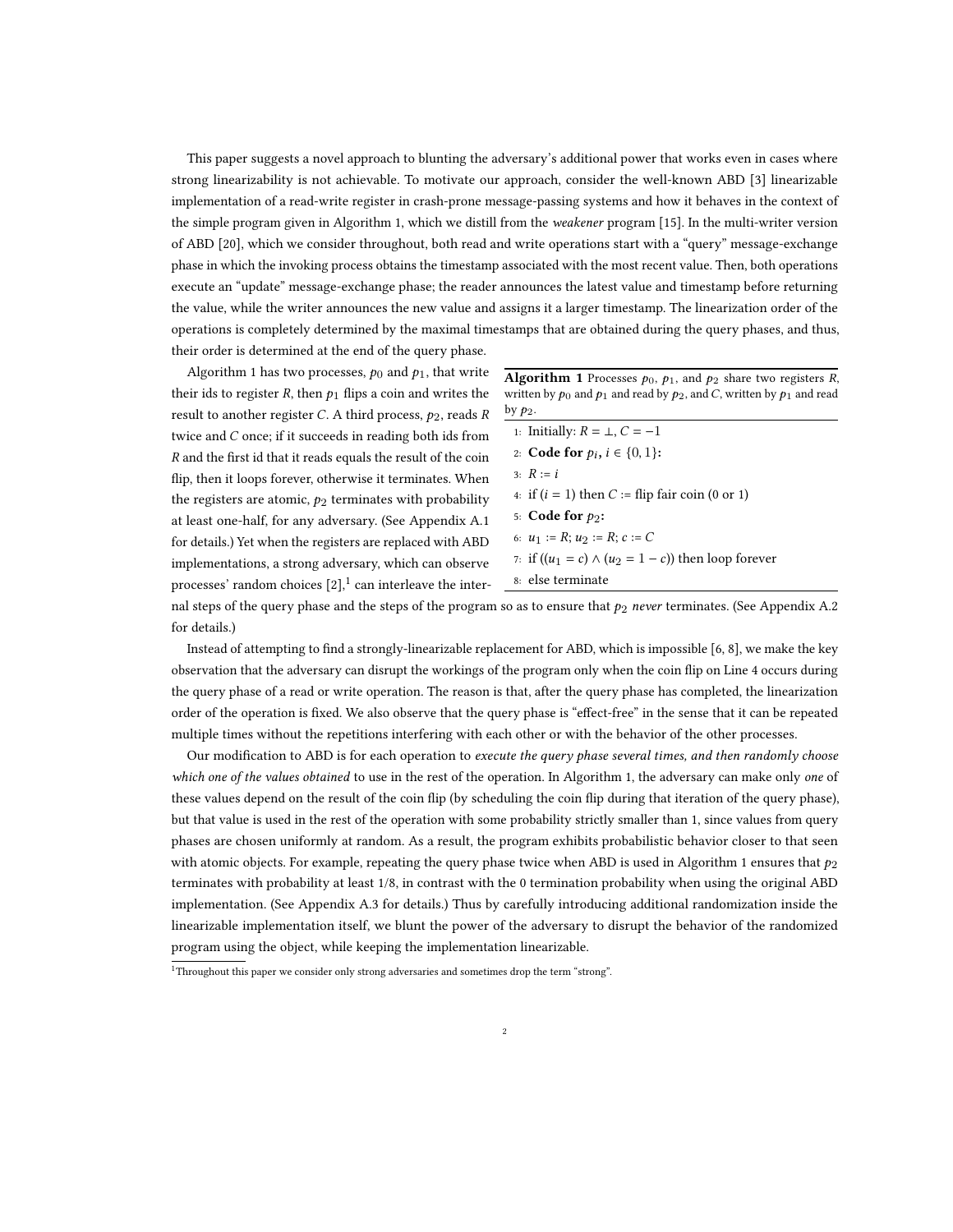We generalize this idea to develop a transformation for the class of linearizable implementations in which operations can be partitioned, informally speaking, into an *effect-free preamble* followed by a tail in which the operation's linearization order is fixed. The latter property is made precise under the notion of tail strong linearizability (Section [3\)](#page-5-0). Our preamble-iterating transformation (Section [4.1\)](#page-6-0) repeats the preamble in the implementation of each operation some number of times and then randomly chooses the results of one repetition to use, producing a linearizable implementation of the same object.

Our main result (Theorem [4.2\)](#page-8-0) is that the probability of the program reaching a bad outcome with the transformed objects approaches the probability of reaching the same bad outcome with atomic versions of the objects, as the number of repetitions of the preamble increases relative to the number of random choices made in the program. Specifically, we show that the probability of the bad outcome using the transformed object is at most the probability of the bad outcome using atomic objects, which is the best case, plus a fraction of the difference between the probabilities of the bad outcome when using the linearizable objects and using the atomic objects. The fraction is the probability that adversary is able to manipulate the behavior to its advantage, and it decreases as the number of repetitions increases.

Our transformation applies to a broad class of both shared-memory and message-passing implementations that are widely used, and includes ABD (both its original single-writer version [\[3\]](#page-15-5) and its multi-writer version [\[20\]](#page-15-6)), the atomic snapshot algorithm [\[1\]](#page-15-10), the algorithm to construct a multi-writer register using single-writer registers [\[22\]](#page-15-11), and the algorithm to construct a multi-reader register using single-reader registers [\[19\]](#page-15-12). To summarize our contributions:

- We introduce a new strengthening of linearizability called *tail strong linearizability* which, roughly speaking, imposes the requirements of strong linearizability only on executions in which each operation has passed its preamble. (See Section [3](#page-5-0) for the precise definition.) We show that this property is satisfied by a wide range of objects that also have effect-free preambles (Section [5\)](#page-11-0).
- We define a transformation of tail-strongly-linearizable objects with effect-free preambles, which iterates the preamble of each operation multiple times and then randomly chooses an iteration whose results will be used in the rest of the operation (Section [4.1\)](#page-6-0).
- We characterize the blunting power of the "preamble iterated" objects with a quantitative upper bound on the amount by which the probability of reaching a bad outcome increases when using the transformed objects instead of the atomic objects, and relative to using the original linearizable objects (Theorem [4.2](#page-8-0) in Section [4.2\)](#page-7-0).

#### 2 PRELIMINARIES

Randomized programs consist of a number of processes that invoke methods of some set of shared objects, perform local computation, or sample values uniformly at random from a given set of values. We are interested in reasoning about the probability that a strong adversary [\[2\]](#page-15-7) can cause a program to reach a certain set of program outcomes, defined as sets of values returned by method invocations i.e., operations.

#### 2.1 Objects

An object is defined by a set of method names and an implementation that defines the behavior of each method. Methods can be invoked in parallel at different processes. In message-passing implementations, processes communicate by sending and receiving messages, while in shared-memory implementations, they communicate by invoking methods of a set of shared objects (e.g., some class of registers) that execute instantaneously (in a single indivisible step), called base objects. The pseudo-code we will use to define such implementations can be translated in a straightforward manner to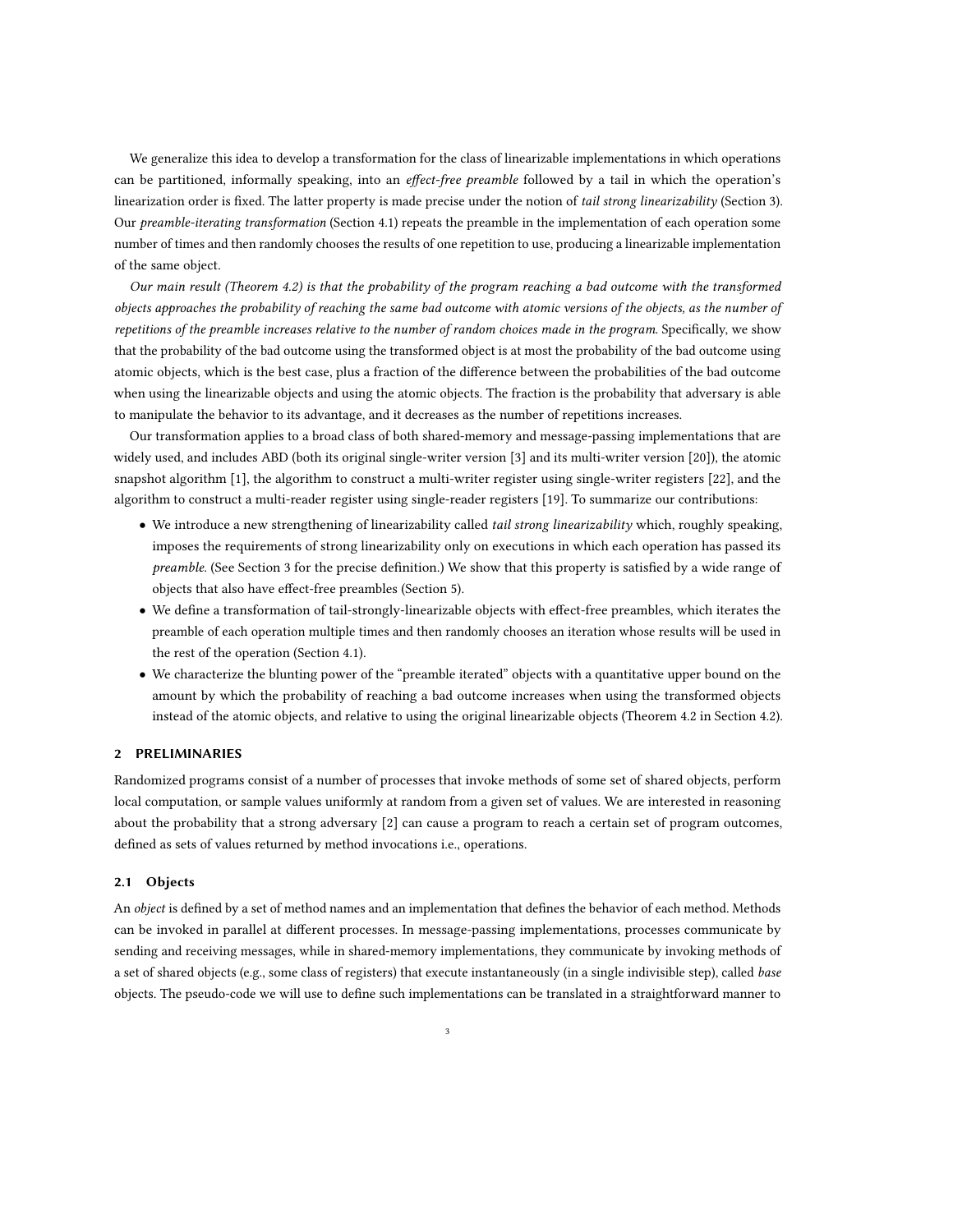executions seen as sequences of labeled transitions between global states that track the local states of all the participating processes, the states of the shared base objects or the set of messages in transit, depending on the communication model, and the control point of each method invocation in a process. Certain transitions of an execution correspond to initiating a new method invocation, called call transitions, or returning from an invocation, called return transitions. Such transitions are labeled by call and return actions, respectively. A *call action call*  $M(x)_i$  labels a transition corresponding to invoking a method M with argument  $x$ ; *i* is an identifier of this invocation. A return action ret  $y_i$  labels a transition corresponding to invocation  $i$  returning value  $y$ . For simplicity, we assume that each method has at most one parameter and at most one return value. We assume that each label of a transition corresponding to a step of an invocation i includes the invocation identifier *i* and the control point (line number)  $\ell$  of that step. In particular, call transitions include an initial control point  $\ell_0$ . Such a transition is called a step of  $i$  at  $\ell$ .

The set of executions of an object O is denoted by  $E(O)$ . An execution of an object O satisfies standard well-formedness conditions, e.g., each transition corresponding to returning from an invocation *i* (labeled by ret  $y_i$  for some  $y$ ) is preceded by a transition corresponding to invoking *i* (labeled by *call*  $M(x)_i$ , for some M and x), and for every *i* there is at most one transition labeled by a call action containing  $i$ , and at most one transition labeled by a return action containing  $i$ .

An object where every invocation returns immediately is called atomic. Formally, we say that an object O is atomic when every transition labeled by call  $M(x)_i$ , for some M and x, in an execution (from  $E(O)$ ) is immediately followed by a transition labeled by ret  $y_i$  for some  $y$ .

Correctness criteria like linearizability characterize sequences of call and return actions in an execution, called histories. The history of an execution  $e$ , denoted by  $hist(e)$ , is defined as the projection of  $e$  on the call and return actions labeling its transitions. The set of histories of all the executions of an object  $O$  is denoted by  $H(O)$ . Call and return actions *call*  $M(x)$ <sub>i</sub> and ret  $y_i$  are called matching when they contain the same invocation identifier *i*. A call action is called unmatched in a history h when h does not contain the matching return. A history h is called sequential if every call call  $M(x)_i$  is immediately followed by the matching return ret  $y_i$ . Otherwise, it is called concurrent. Note that every history of an atomic object is sequential.

#### 2.2 (Strong) Linearizability

Linearizability [\[18\]](#page-15-0) defines a relationship between histories of an object and a given set of sequential histories, called a sequential specification. The sequential specification can also be interpreted as an atomic object. Therefore, given two histories  $h_1$  and  $h_2$ , we use  $h_1 \sqsubseteq h_2$  to denote the fact that there exists a history  $h'_1$  obtained from  $h_1$  by appending return actions that correspond to some of the unmatched call actions in  $h_1$  (completing some pending invocations) and deleting the remaining unmatched call actions in  $h_1$  (removing some pending invocations), such that  $h_2$  is a permutation of  $h'_1$  that preserves the order between return and call actions, i.e., if a given return action occurs before a given call action in  $h'_1$  then the same holds in  $h_2$ . We say that  $h_2$  is a *linearization* of  $h_1$ . A history  $h_1$  is called *linearizable* w.r.t. a sequential specification  $Seq$  iff there exists a sequential history  $h_2 \in Seq$  such that  $h_1 \sqsubseteq h_2$ . An execution  $e$  is linearizable w.r.t. Seq if hist(e) is linearizable w.r.t. Seq. An object O is linearizable w.r.t. Seq iff each history  $h_1 \in H(O)$ is linearizable w.r.t. Seq.

Two objects  $O_1$  and  $O_2$  are called *equivalent* when they are linearizable w.r.t. the same sequential specification Seq and for every history  $h \in Seq$ ,  $H(O_1)$  contains a history linearizable w.r.t.  $h$  iff  $H(O_2)$  contains a history linearizable w.r.t. ℎ.

Strong linearizability [\[12\]](#page-15-3) is a strengthening of linearizability that enables preservation of probability distributions in randomized programs using a certain object O instead of an atomic object equivalent to O. It also enables preservation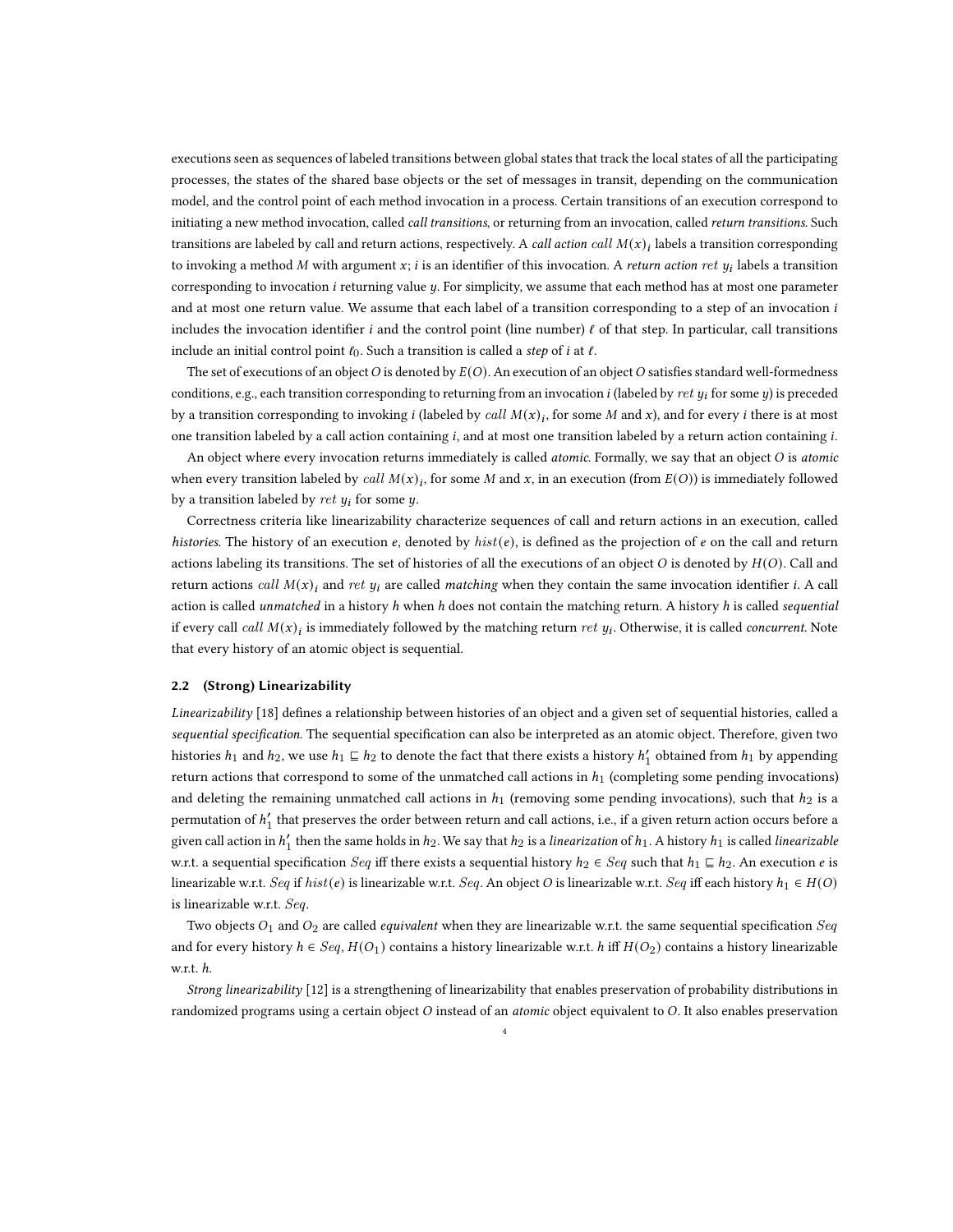of more generic hyper-safety properties [\[5\]](#page-15-2). A set of executions  $E \subseteq E(O)$  of an object O is called strongly linearizable when it admits linearizations that are consistent with linearizations of prefixes that belong to  $E$  as well. Formally,  $E$  is strongly linearizable w.r.t. a sequential specification Seq iff there exists a function  $f : E \to Seq$  such that:

- for any execution  $e \in E$ ,  $hist(e) \sqsubseteq f(e)$ , and
- *f* is prefix-preserving, i.e., for any two executions  $e_1, e_2 \in E$  such that  $e_1$  is a prefix of  $e_2, f(e_1)$  is a prefix of  $f(e_2)$ .

An object is called *strongly linearizable* when its entire set of executions  $E(O)$  is strongly linearizable.

#### 2.3 Randomized Programs

A program  $P(O)$  is composed of a number of processes that invoke methods on a set of shared objects O. Besides shared object invocations, a process can also perform some local computation (on some set of local variables), and use an instruction random(V), where V is a subset of a domain of values  $V$ , to sample a value from V uniformly at random. This value can be used, for instance, as an input to a method invocation. The syntax used for local computation instructions is not important, and we omit a precise formalization.

An execution of a program  $P(O)$  is an interleaving of steps taken by the processes it contains. A step can correspond to either

- $\bullet$  an interaction with a shared object in O, i.e., a method invocation, internal step of an object implementation, or returning from a method, or
- a local computation in the program, e.g., an execution of random( $V$ ), for some  $V$ .

As expected, the sequence of steps in an execution follows the control-flow in each process and the internal behavior of the shared objects in  $O$  (whether they be implemented on top of a message-passing or shared-memory system).

The *outcome* of a program execution is a mapping from shared object method invocations to the values they return in that execution. In order to relate outcomes in different executions of the same program  $P(O)$ , we assume that shared object method invocations in executions of  $P(O)$  have unique identifiers that relate to the syntax of  $P(O)$ . These identifiers can be defined, for instance, as a triple of a process id, the control point (line number) at which that invocation occurs, and the number of times this control point occurred in the past (in order to deal with looping constructs). Then, an outcome maps these identifiers to return values. An outcome of a program  $P(O)$  is the outcome of an execution of  $P(O)$ .

Consider two sets of objects  $O_1$  and  $O_2$  for which there exists a bijection  $\lambda$  that maps each object  $O \in O_1$  to an equivalent object  $O' \in O_2$ . Given a program  $P(O_1)$ , the program  $P(O_2)$  is obtained by substituting every object  $O \in O_1$ with the corresponding object  $\lambda(O) \in O_2$ .

PROPOSITION 2.1.  $P(O_1)$  and  $P(O_2)$  have the same set of outcomes.

## 2.4 Adversaries

We say that a program execution *observes* a sequence of random values  $\vec{v}$  if the *i*-th occurrence of a step that samples a random value (by executing a random(V) instruction) returns  $\vec{v}[i]$ , where  $\vec{a}[i]$  is the *i*-th position in a vector  $\vec{a}$ . A schedule is a sequence of process ids. An execution follows a schedule  $\vec{s}$  when the *i*-th step of the execution is executed by the process  $\vec{s}[i]$ . In the following, we assume *complete* schedules that make the program terminate. We denote by  $e[P(O), \vec{v}, \vec{s}]$  the unique execution of a program  $P(O)$  that observes  $\vec{v}$  and follows  $\vec{s}$ .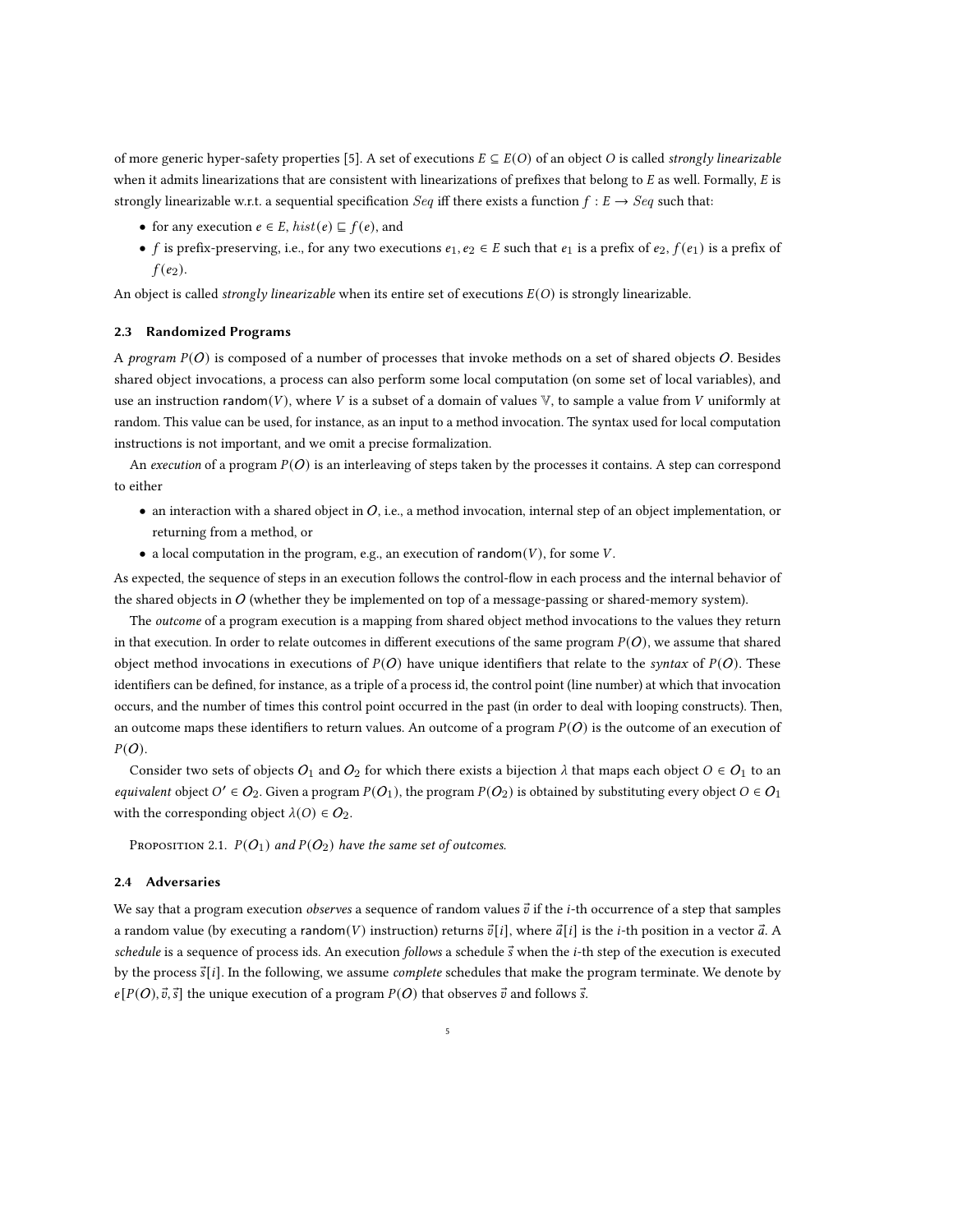For a program  $P(O)$ , a (strong) adversary A against  $P(O)$  is a mapping from sequences of values in V to complete schedules. We assume that for every two sequences  $\vec{v_1},\vec{v_2}\in V^*$  that have a common prefix of length m, the executions  $e[P(O),\vec{v_1},A(\vec{v_1})]$  and  $e[P(O),\vec{v_2},A(\vec{v_2})]$  are the same until the  $(m+1)$ -th occurrence of a step that samples a random value, or the end of the execution if no such steps remain. This assumption captures the constraint that the scheduling decisions of a strong adversary do not depend on future randomized choices. A strong adversary A defines a set of executions  $E(A)$ , each of which observes a sequence of values  $\vec{v}$  and follows the schedule  $A(\vec{v})$ .

An adversary A against  $P(O)$  defines a probability distribution over program outcomes (of executions in  $E(A)$ ), denoted by  $OutDist(P(O), A)$ . Given a set of outcomes B,  $Prob[P(O)||A \rightarrow B]$  is the probability defined by  $OutDist(P(O), A)$  of an outcome being contained in B. The probability of  $P(O)$  reaching B, denoted by  $Prob[P(O) \rightarrow \mathcal{B}]$ , is defined as the maximal probability  $Prob[P(O)||A \rightarrow \mathcal{B}]$  over all possible adversaries A. In the context of our results, the set of outcomes  $\mathcal B$  is interpreted as some set of "bad" states, and the goal is to minimize the probability of a program reaching them.

The following result shows that a program using atomic objects minimizes the probability of reaching a set of outcomes, among programs where the atomic objects can be replaced with equivalent ones. This follows from the fact that an adversary can restrict itself to schedules where each method invocation is executed in isolation (a method can be called only when there is no other pending call), and the outcomes obtained in executions following such schedules can also be obtained with executions of atomic objects. For a set of objects  $O$ ,  $O_a$  is the set of atomic objects  $O'$  that are equivalent to objects  $O \in O$ .

<span id="page-5-1"></span>PROPOSITION 2.2. For any program  $P(O)$  and set of outcomes B,  $Prob[P(O) \rightarrow B] \ge Prob[P(O_a) \rightarrow B]$ .

Algorithm [1](#page-1-0) is an example of a program P where  $Prob[P(O) \rightarrow \mathcal{B}]$  is strictly greater than  $Prob[P(O_a) \rightarrow \mathcal{B}]$  (see Appendix [A\)](#page-16-1). In this case, O consists of two instances of the ABD register, one for  $R$  and one for  $C$ , and  $B$  is the set of outcomes where the return values of  $p_2$ 's invocations satisfy  $u_1 = c$  and  $u_2 = 1 - c$ . These values make  $p_2$  not terminate. The two probabilities in Proposition [2.2](#page-5-1) are equal when  $O$  is a set of strongly linearizable objects:

<span id="page-5-2"></span>THEOREM 2.3 ([\[12\]](#page-15-3)). For any program  $P(O)$  using a set of strongly linearizable objects O, and set of outcomes  $B$ ,  $Prob[P(O) \rightarrow B] = Prob[P(O_a) \rightarrow B].$ 

## <span id="page-5-0"></span>3 TAIL STRONG LINEARIZABILITY

We define a generalization of strong linearizability, called tail strong linearizability, which requires that executions be mapped to prefix-preserving linearizations only when each method invocation has executed a minimal number of steps called a *preamble*. The relationship between linearizations of different executions where some invocation has not executed its preamble fully is unconstrained. When the preamble of every invocation is "empty" (i.e., it includes only the call transition), this becomes the standard notion of strong linearizability. When the preamble of every invocation is "full" (i.e., it includes all the steps of the invocation), this is equivalent to standard linearizability (since linearizability requires anyway that any invocation *i* is linearized before any other invocation *i'* that starts after *i* returns). Section [4](#page-6-1) defines a preamble-iterating transformation of tail strongly linearizable objects that limits the increase in the probability of a bad outcome when a program uses the transformed objects instead of equivalent atomic objects.

Let O be an object with a set of methods Meths. A preamble mapping Π of O is a mapping that associates each method  $M \in \mathbb{M}$ eths with a control point  $\ell$  representing the last step of its preamble. We assume that every control-flow path of M should pass through  $\ell$  and that  $\ell$  can be reached only once (it is not inside the body of a loop). The trivial preamble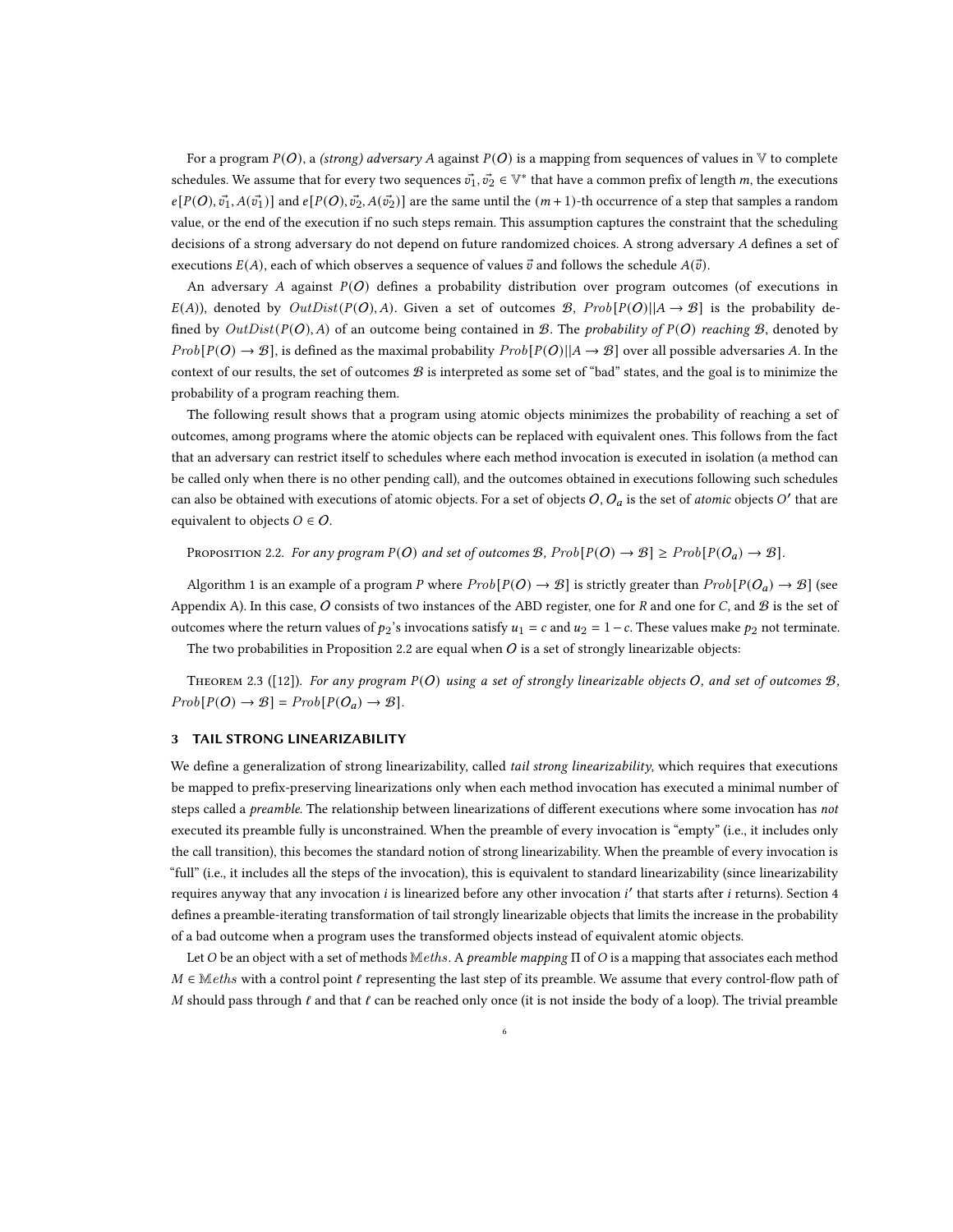mapping that associates each method to the initial control point  $\ell_0$  is denoted by  $\Pi_0$ . For instance, for the multi-writer version of ABD (listed in Algorithm [3](#page-16-2) and described in the introduction), we are interested in a preamble mapping that associates the Read and Write methods with the control points where the value with the largest timestamp received from responses to query messages is assigned (Lines [22](#page-16-3) and [26,](#page-16-4) respectively, in Algorithm [3\)](#page-16-2).

Given an execution  $e$  and a method invocation i, we say that i passed a control point  $\ell$  when  $e$  contains a step of i at  $\ell$ . An execution *e* is *complete* w.r.t. a preamble mapping Π if each invocation of a method M in *e* passed the control point  $\Pi(M)$ . The set of executions of *O* complete w.r.t. Π is denoted by  $E(O, \Pi)$ .

An object O is called *tail strongly linearizable* w.r.t. a preamble mapping Π and a sequential specification Seq when it is linearizable w.r.t. Seq and the set of executions  $E(O,\Pi)$  is strongly linearizable w.r.t. Seq. Note that strong linearizability is equivalent to tail strong linearizability w.r.t.  $\Pi_0$ .

When reasoning about programs that use more than one object, we rely on the fact that tail strong linearizability is local in the sense that it holds for the union of a set of objects that are each tail strongly linearizable. Locality holds for tail strong linearizability as a straightforward consequence of the fact that standard strong linearizability is local [\[12\]](#page-15-3).

<span id="page-6-2"></span>THEOREM 3.1. A set of histories H of executions with multiple objects  $O_1, \ldots, O_m$  is tail strongly linearizable w.r.t. some preamble mapping  $\Pi_1 \cup ... \cup \Pi_m$ , where  $\Pi_j$  is a preamble mapping of  $O_j$ , iff for all j,  $1 \leq j \leq m$ , the set  $H_j = \{h|O_j : h \in H\}$ , where  $h|O_j$  is the projection of h on call and return actions of  $O_j$ , is tail strongly linearizable w.r.t.  $\Pi_j$ .

## <span id="page-6-1"></span>4 BLUNTING AN ADVERSARY AGAINST TAIL STRONGLY LINEARIZABLE OBJECTS

We define a methodology for transforming tail strongly linearizable objects whose preambles have a certain property we call "effect-free" into equivalent objects. The use of the transformed objects can reduce the probability that a program using the objects reaches a set of (bad) outcomes. Intuitively, the transformed objects can blunt the power of any adversary against a program using them and in the limit restrict its power to what it has when the program uses atomic objects (which is a lower bound by Proposition [2.2\)](#page-5-1). As we show in Section [5,](#page-11-0) the class of objects to which the transformation applies includes a broad set of widely-used objects, including the ABD register (both its original single-writer version [\[3\]](#page-15-5) as well as the multi-writer version [\[20\]](#page-15-6)), the atomic snapshot algorithm using single-writer registers of Afek et al. [\[1\]](#page-15-10), the Vitányi and Awerbuch algorithm to construct a multi-writer register from single-writer registers [\[22\]](#page-15-11), and the Israeli and Li algorithm to construct a multi-reader register from single-reader registers [\[19\]](#page-15-12). None of these implementations is strongly linearizable and in fact strongly-linearizable implementations are known to be impossible in most of these cases (see Section [6\)](#page-13-0).

#### <span id="page-6-0"></span>4.1 The Preamble-Iterating Transformation for Tail Strongly Linearizable Objects

The preamble-iterating transformation is defined in Algorithm [2.](#page-7-1) For a given integer  $k \geq 1$ , object O, and preamble mapping Π, we define an object  $O_{\Gamma}^k$  $K_{\Pi}$  (we may omit the preamble mapping Π from the notation when it is understood from the context) where each method M is replaced with a method  $M^k$  that iterates the preamble of M (see the for loop in Algorithm [2\)](#page-7-1)  $k$  times and uses the values of a randomly chosen iteration for the rest of the code. To simplify the notations, we assume that the code of each preamble of a method  $M$  (the code up to and including the control point  $\Pi(M)$ ) is encapsulated in a function called PREAMBLE that takes the same input as M and returns the values of M's local variables after executing that preamble. These values are stored in the array locals. The rest of the code, which uses the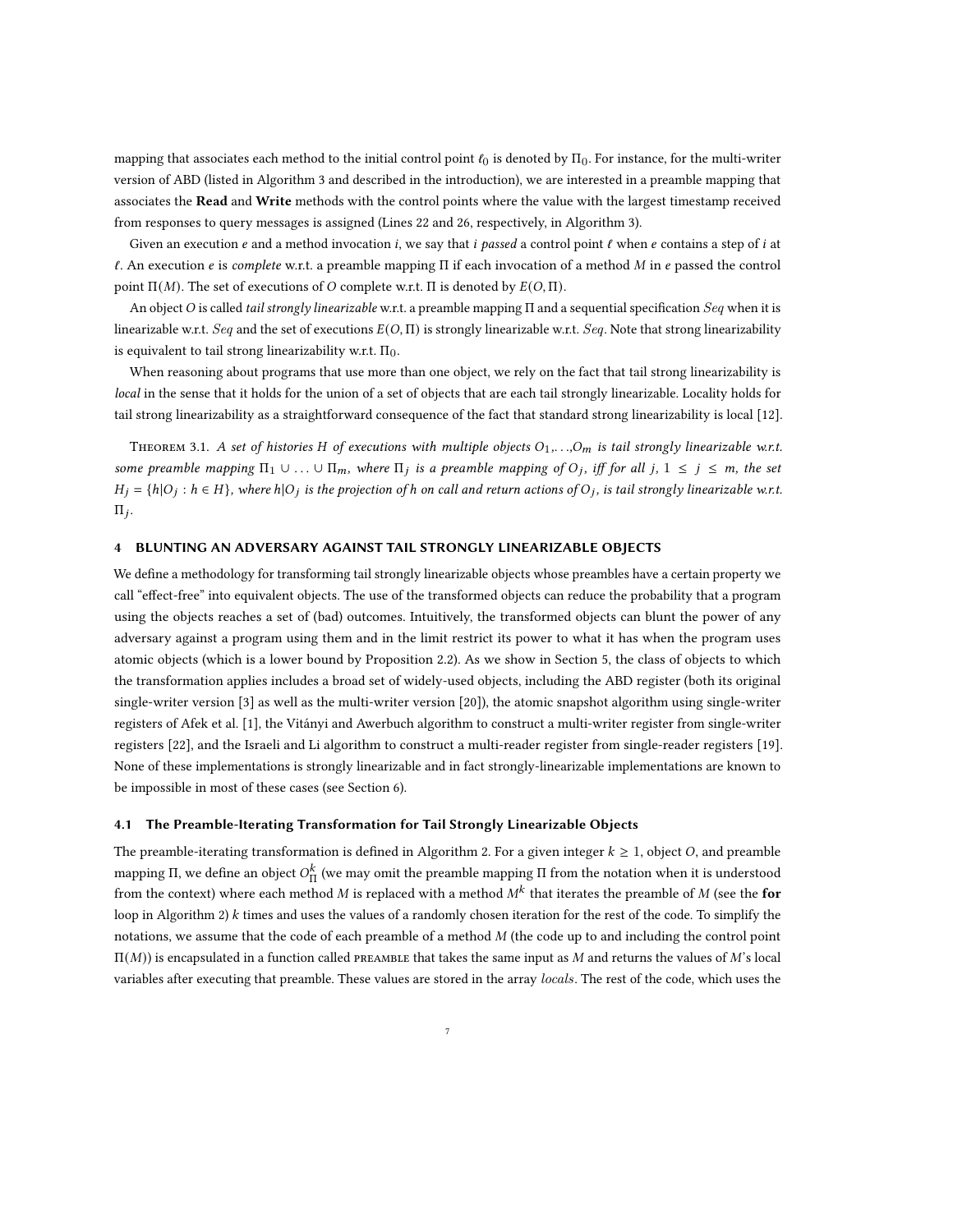values in locals, is left unchanged. The results of the preamble iterations are stored in a two dimensional array  $local's$ where each row has the same size as *locals*. For the ABD register, the ABD<sup>k</sup> object is listed in Algorithm [4](#page-18-1) (Appendix [A\)](#page-16-1).

This transformation leads to an equivalent object provided that the preamble contains only effect-free computation, which does not affect the behavior of the other processes running concurrently (effect-free computation can affect the state of the process that executes it). For instance, the preamble of ABD's Read and Write methods consists in sending "query" messages to the other processes, waiting for replies, and computing the largest timestamp value from the replies (the queryPhase function in Algorithm [3\)](#page-16-2). Sending a reply to a query message from another concurrently running process does not affect the behavior of the sender, as its local variables remain unchanged.

| In general, a computation step of an object im- | <b>Algorithm 2</b> Transforming a tail strongly linearizable object O to $O^k$ |
|-------------------------------------------------|--------------------------------------------------------------------------------|
| plementation is either                          | $k > 1$ . Each method M of O is transformed to a method $M^{k}$ of $O^{k}$ .   |
|                                                 |                                                                                |

- an invocation to a method of a base object, e.g., a register, which is assumed to be atomic, or
- a send/receive step in the context of a message-passing system, or
- a local computation step on some set of local variables (which cannot be accessed by other processes).

A computation step is called effect-free if it is a local computation step, or, if in the first case, the invoked

<span id="page-7-1"></span>

| $\geq 1$ . Each method M of O is transformed to a method M <sup>n</sup> of O <sup>n</sup> . |
|---------------------------------------------------------------------------------------------|
| method $M(v)$ :                                                                             |
| $locals := \texttt{PREAMBLE}(v)$                                                            |
| // rest of the code $\dots$                                                                 |
| method $M^k(v)$ :                                                                           |
| for $i := 1$ to k do                                                                        |
| $\overrightarrow{locals}[i] := \texttt{PREAMBLE}(v)$                                        |
| end for                                                                                     |
| $j := \text{random}([1k])$                                                                  |
| $locals := \overrightarrow{locals} \, [ \, i]$                                              |
| // rest of the code $\dots$                                                                 |

,

method itself is effect-free, e.g., a Read method of an atomic register, or if in the second case, it is a receive or a send of a message that does not modify the local state of the receiving process, e.g., sending a "query" message in the ABD register. For a preamble mapping  $\Pi$ , we say that a method M has an *effect-free preamble* if all the computation steps up to and including  $\Pi(M)$  are effect-free. An object is said to have effect-free preambles iff all its methods have effect-free preambles.

It can be easily proved that  $O^k$  is equivalent to 0, provided that 0 has effect-free preambles. We also assume that the original tail strongly linearizable objects are deterministic, i.e., they do not rely on randomization. Indeed, by definition, repeating the effect-free preamble has no effect on local states of other processes. Each execution of  $O^k$ can be transformed to an execution of  $O$  where all the preamble repetitions that are not "used" in an invocation (i.e., the value they compute is not selected to continue the computation) can be simply removed. Since the original  $O^k$ execution has exactly the same history as the one of  $O$ , its linearizability w.r.t. the specification of  $O$  follows from the linearizability of the execution of O. Conversely, every execution of O can be transformed to an execution of  $O^k$  by "appending" sufficiently many repetitions of the preamble and restricting the random choice to select the first repetition.

THEOREM 4.1. For every object O with effect-free preambles and  $k\geq 1,$   $O^k$  is equivalent to O.

## <span id="page-7-0"></span>4.2 Quantifying the Blunting Power

We characterize the power of  $O^k$  objects in lowering the probability that a program P using them reaches some set  $\mathcal B$ of outcomes, compared to P using the original objects O instead. Since we interpret  $B$  as "bad" states, lowering this probability is desirable.

8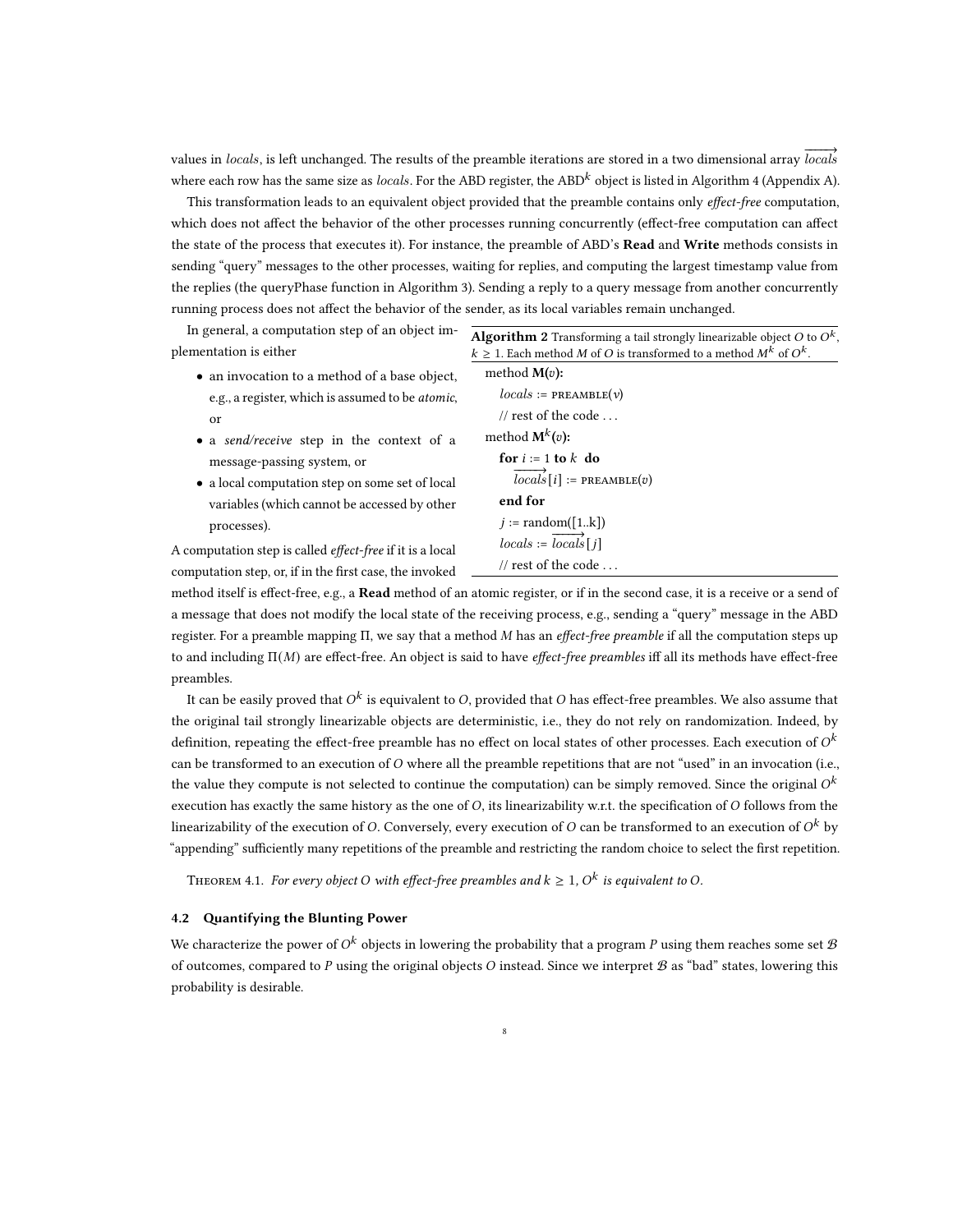For a set of objects  $O, O^k$  is the set of objects  $O^k$  with  $O \in O.$  While stating the result below, the program  $P$  and the set of outcomes B are fixed (but arbitrary), and to simplify the notation, we write  $Prob[O]$  instead of  $Prob[P(O) \rightarrow B]$ , for any set of objects O. Also, we say that a program  $P(O)$  has at most r random steps if every execution of P contains at most  $r$  steps corresponding to executing a random instruction. This definition applies to programs using objects  $O$ and not the transformed objects  $O^k$  which introduce additional random steps.

We show that  $Prob[O^k]$  decreases with respect to  $Prob[O]$  as the number of preamble iterations  $k$  increases and exceeds the maximum number  $r$  of random steps in the program. This provides a trade-off between time complexity, which grows with  $k$ , and the probability of reaching bad outcomes, which decreases with  $k$ . This result is based on a worst-case analysis which makes no assumptions about the structure of the program.

<span id="page-8-0"></span>THEOREM 4.2. For every program  $P(O)$  with  $n \geq 1$  processes and at most  $r \geq 1$  random steps, where O is a set of tail strongly linearizable objects with effect-free preambles, set of outcomes B,

$$
Prob[O^k] \le Prob[O_a] + \left[1 - \left(\frac{\max\{0, k-r\}}{k}\right)^{n-1}\right] \cdot (Prob[O] - Prob[O_a]).
$$

Theorem [4.2](#page-8-0) states that the probability of a bad outcome when using objects in which the preamble is iterated  $k$ times is at most the probability when using atomic objects plus a fraction of the difference between the probabilities when using atomic objects and when using the original linearizable objects. The fraction is, roughly speaking, the probability that the adversary is able to manipulate the behavior to its advantage, and it goes to  $0$  as  $k$  increases, and thus the probability with the preamble-iterated objects approaches the probability with atomic objects.

#### 4.3 Proof Outline for Theorem [4.2](#page-8-0)

We start by introducing some terminology. The program  $P(O^k)$  has two types of random instructions: the random instructions coming from the original program  $P(O)$ , which are outside of object implementations, and the random instructions added in the  $O^k$  implementations (see Algorithm [2\)](#page-7-1). The former are called *program* random instructions, and the latter *object* random instructions. Steps in an execution corresponding to program (object) random instructions are called program (object) random steps. Each method invocation in an execution of  $P(O^k)$  performs  $k$  iterations of a preamble (of some method of an object in O). A preamble iteration is called *randomization-free* when it does not overlap with a program random step, i.e., every program random step occurs either before or after all the steps of that preamble iteration.

Let A be an adversary against  $P(O^k)$  defining a probability distribution over executions/outcomes. Let X be the event that all the object random steps return indices that correspond to randomization-free preamble iterations. We decompose the probability of  $A$  reaching a set of outcomes  $B$  by conditioning on  $X$ :

$$
Prob[P(Ok)||A \to B] = Prob[(P(Ok)||A \to B) | X] \cdot Prob[X] + Prob[(P(Ok)||A \to B) | \neg X](1 - Prob[X])
$$
(1)

Lemma [4.3](#page-9-0) (proved below) shows that the probability of  $A$  reaching  $B$  conditioned on  $X$  is upper bounded by the probability of any adversary reaching  $\mathcal B$  in the same program but with atomic objects instead of  $O^k$ . That is,  $Prob[(P(O^k)||A \rightarrow B) | X] \le Prob[P(O_a) \rightarrow B]$ . Lemma [4.4](#page-10-0) (proved below) shows that the probability of reaching B with  $O^k$  conditioned on  $\neg X$  cannot be larger than the probability of reaching B with O, i.e.,

<span id="page-8-1"></span>9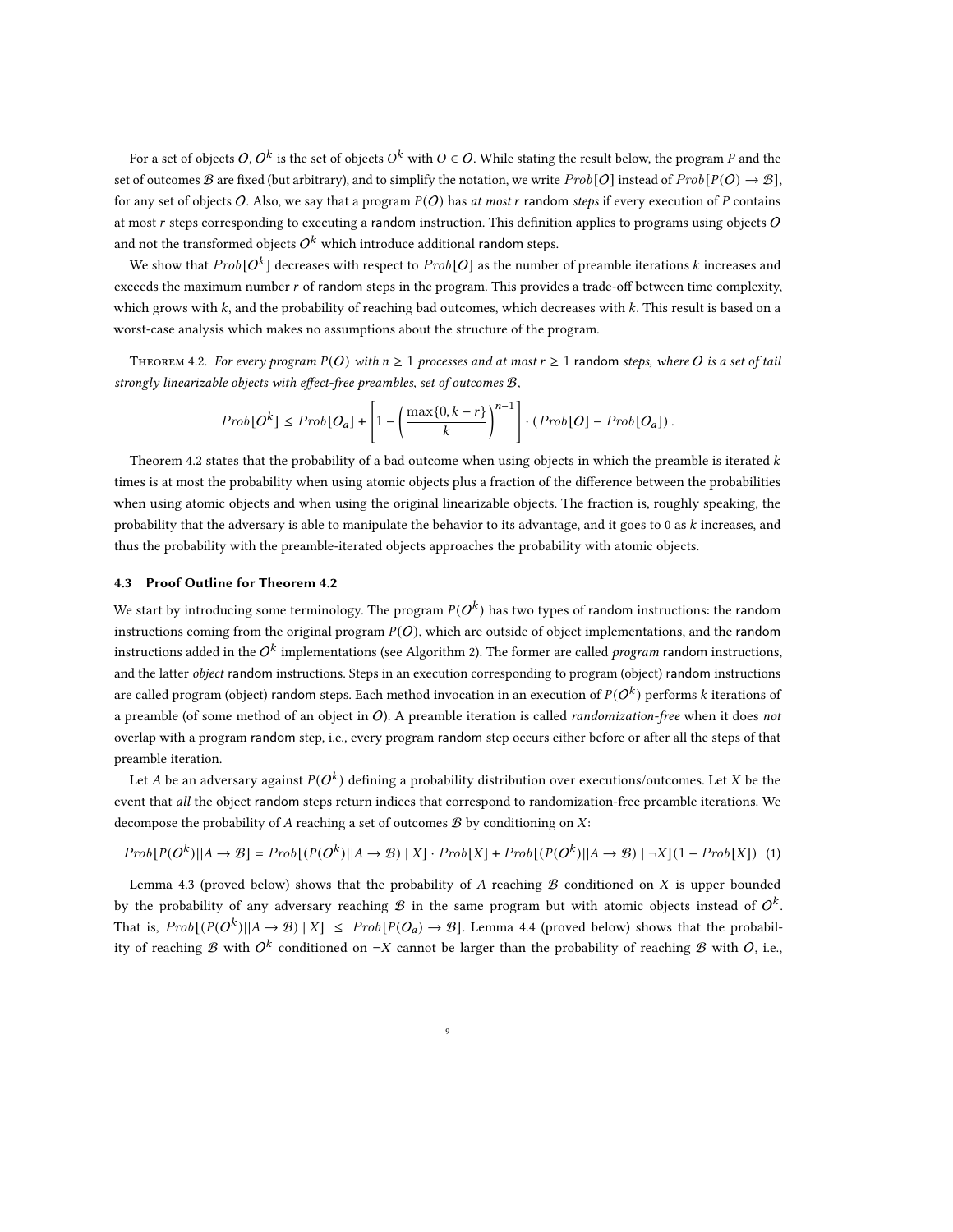$Prob[(P(O<sup>k</sup>)||A \rightarrow B) | \neg X] \leq Prob[P(O) \rightarrow B]$ . Substituting into [\(1\)](#page-8-1), we get that

$$
Prob[P(Ok)||A \to B] \leq Prob[P(Oa) \to B] \cdot Prob[X] + Prob[P(O) \to B](1 - Prob[X])
$$
\n
$$
= Prob[P(Oa) \to B] + (1 - Prob[X]) (Prob[P(O) \to B] - Prob[P(Oa) \to B])
$$
\n(2)

Lemma [4.5](#page-10-1) (proved below) shows that  $Prob[X] \geq \left(\frac{\max\{0,k-r\}}{k}\right)^{n-1}$ , which concludes the proof of the theorem.

## <span id="page-9-0"></span>4.4 Detailed Proofs

Lemma 4.3.  $Prob[(P(O^k)||A \rightarrow B) | X] \le Prob[P(O_a) \rightarrow B].$ 

Proof. Based on the adversary A, we will define an adversary  $A_O$  against  $P(O)$  that mimics the adversary A against  $P(O^k)$  conditioned on X for program random steps and takes the "best" choice for object random steps, i.e., the choice that maximizes the probability of reaching  $B.A_O$  will cause all the prefixes of executions in  $E(A_O)$  that end with a program random step to be complete w.r.t. each preamble mapping of an object in O. The construction of  $A_O$  will ensure that

$$
Prob[(P(Ok)||A \to B) | X] \le Prob[P(O)||A_O \to B]
$$
\n(3)

Then, we will use the completeness w.r.t. preamble mappings of execution prefixes to show that

<span id="page-9-3"></span><span id="page-9-2"></span>
$$
Prob[P(O)||A_O \to \mathcal{B}] \le Prob[P(O_a) \to \mathcal{B}]. \tag{4}
$$

which will complete the proof. Details follow.

Given a sequence  $\vec{v}$  of values returned by program random steps, let  $\vec{u}$  be a sequence of values returned by program or object random steps such that  $\vec{v}$  is a subsequence of  $\vec{u}$  and for all index *i* in  $\vec{u}$  representing the value of an object random step,

$$
Prob[(P(Ok)||A \to B) | X | \vec{u}[\leq i]] = max_{v \in V} Prob[(P(Ok)||A \to B) | X | \vec{u}[\leq i-1] \cdot v]
$$
\n(5)

where  $Prob[(P(O^k)||A \rightarrow B) | X | \sigma]$  is the probability that A reaches B in  $P(O^k)$  conditioned on X, and further conditioned on the fact that the first  $|\sigma|$  random steps return the values in  $\sigma$  (in the order defined by  $\sigma$ ), and  $\vec{u} \leq i$  is the prefix of  $\vec{u}$  of length *i* (by convention,  $\vec{u}$ [ $\leq$  -1] is the empty sequence  $\epsilon$ ). The schedule  $A(\vec{u})$  contains *k* preamble iterations for each method invocation, but only one of them, determined by the result of the object random step in that invocation, is used to continue the computation. Let remRedundant $(A(\vec{u}))$  be the schedule where all the  $k-1$  preamble iterations that are not used in a method invocation are removed. By the definition of the  $O<sup>k</sup>$  objects, remRedundant $(A(\vec{u}))$  is a schedule producing a valid execution of  $P(O)$ . We define

<span id="page-9-1"></span>
$$
A_O(\vec{v}) = \text{remRedundant}(A(\vec{u})).
$$

By the construction, property [\(5\)](#page-9-1) in particular, we have that property [\(3\)](#page-9-2) holds. Also, since we consider schedules of A conditioned on  $X$ , all the preamble iterations selected by object random steps are randomization-free, and therefore, at every program random step in remRedundant $(A(\vec{u}))$ , there is no invocation that started but did not finished its preamble.

To prove property [\(4\)](#page-9-3), we show that there exists an adversary  $A_{O_a}$  against  $P(O_a)$  such that  $OutDist(P(O), A_O) =$  $OutDist(P(O_a), A_{O_a})$ . We rely on the facts that each object in O is tail strongly linearizable, that tail strong linearizability is local (cf. Theorem [3.1\)](#page-6-2), and that all the prefixes of executions in  $E(A<sub>O</sub>)$  ending with a program random step are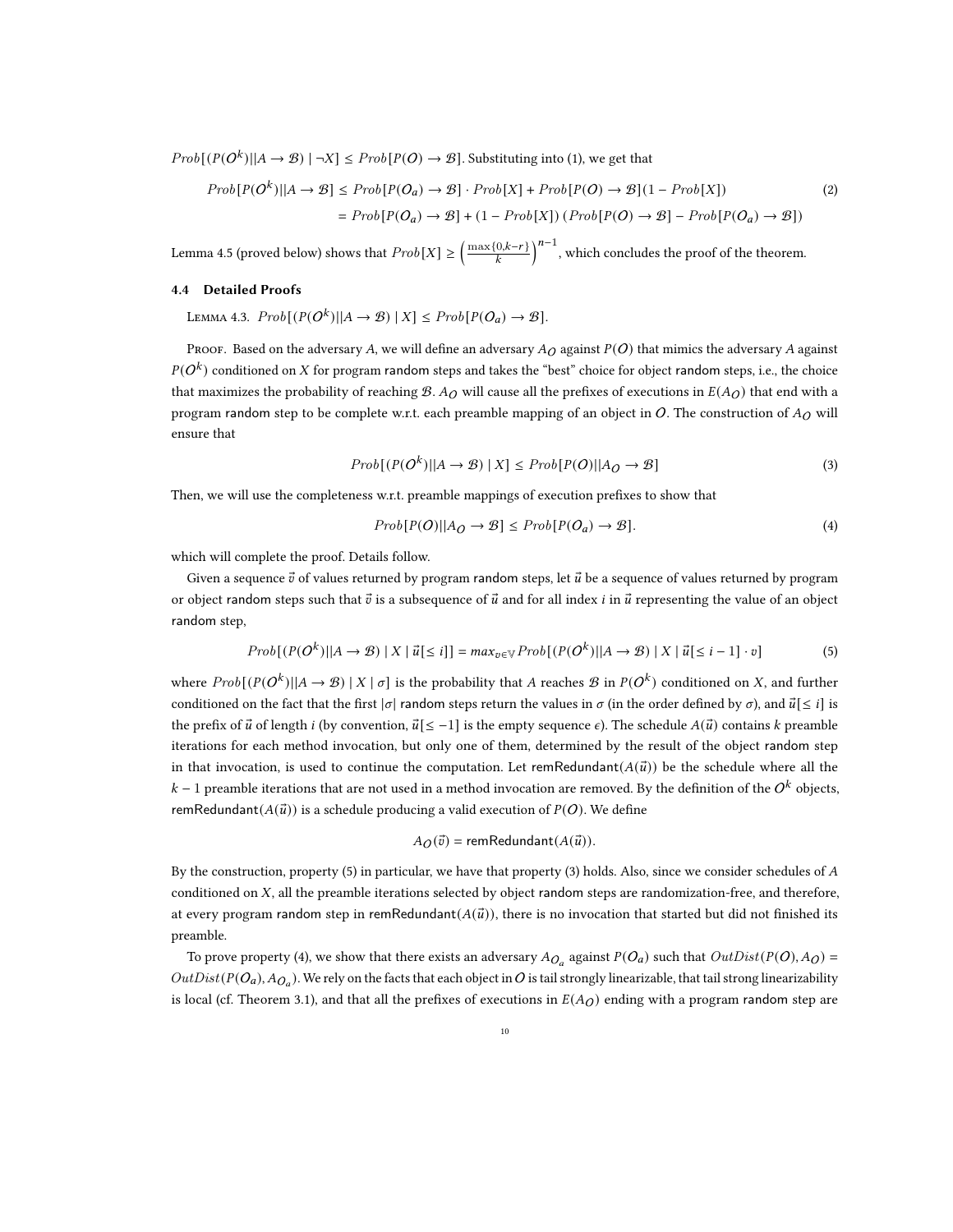complete w.r.t. each preamble mapping of an object in O. The adversary  $A_{O_a}$  is defined iteratively by enumerating program random steps. Initially, by the definition of an adversary, all the executions produced by  $A_O$  are identical until the first occurrence  $rs_1$  of a program random step. By tail strong linearizability, it is possible to define a valid linearization (satisfying each object specification) of the invocations that started before  $rs_1$  which does not depend on execution steps that follow  $rs_1$  (i.e., this linearization can be extended by appending more invocations when considering steps after  $rs_1$ ). Let  $\sigma_0$  be such a linearization. We will impose the constraint that all the executions produced by  $A_{O_n}$ start with  $\sigma_0$ .

Next, we focus on execution prefixes that end just before the second occurrence  $rs_2$  of a program random step. Assume that  $rs_1$  is a random choice between a set of values V and let  $v \in V$ . Using again the definition of an adversary, all the executions produced by the restriction of  $A_O$  to the domain  $v\cdot V^*$  (sequences of values starting with  $v$ ) are identical until  $rs_2$ . By tail strong linearizability, there exists a linearization  $\sigma_v$  of the invocations that started before  $rs_2$ in these executions such that  $\sigma_0$  is a prefix of  $\sigma_v$ . Moreover,  $\sigma_v$  can be chosen in such a way that it does not depend on execution steps that follow  $rs_2$ . We define  $A_{O_a}$  such that  $A_{O_a}(v \cdot V^*) \in \sigma_v \cdot Act^*$  for each  $v \in V$  (Act denotes the set of call/return actions in a history). That is, each execution that the adversary produces when the first program random step returns v starts with the linearization  $\sigma_v$ .

Iterating the same construction for all the remaining program r<mark>andom</mark> steps, we get an adversary  $A_{O_a}$  against  $P(O_a)$  such that  $A_{O_a}(\vec{v})$  is a linearization of the invocations in  $A_O(\vec{v})$ , for all  $\vec{v}$ . Therefore,  $OutDist(P(O), A_O)$  =  $OutDist(P(O_a), A_{O_a})$ , and property [\(4\)](#page-9-3) holds.  $\square$ 

<span id="page-10-0"></span>Lemma 4.4.  $Prob[(P(O^k)||A \rightarrow B) | \neg X] \le Prob[P(O) \rightarrow B].$ 

Proof. As in the proof of Lemma [4.3,](#page-9-0) property [\(3\)](#page-9-2) , one can define an adversary  $A'_{\cal{O}}$  against  $P(O)$  that mimics the adversary A against  $P(O^k)$  for program random steps and takes the "best" choice for object random steps, i.e., the choice that maximizes the probability of reaching B. This argument is actually agnostic to the conditioning on  $\neg X$ . because it does not depend on the specific results returned by object random steps from which to make a "best" choice. We include the conditioning only to match the proof goal coming from [\(1\)](#page-8-1). We have that

$$
Prob[(P(Ok)||A \to \mathcal{B}) | \neg X] \le Prob[P(O)||A'_{O} \to \mathcal{B}]
$$
\n(6)

The result follows from the fact that  $Prob[P(O)||A'_{O} \rightarrow \mathcal{B}] \leq Prob[P(O) \rightarrow \mathcal{B}]$ .

<span id="page-10-1"></span>LEMMA 4.5.  $Prob[X] \ge \left(\frac{\max\{0, k-r\}}{k}\right)^{n-1}$ .

Proof. Since the random choices in  $O^k$  method invocations are independent, we have that  $Prob[X] = \prod_i Prob[X_i]$ where  $X_i$  is the event that the *i*-th object random step in an invocation to a method of  $O^k$  chooses a randomization-free preamble iteration (we assume an arbitrary but fixed total order on invocations in P). The minimal value for  $Prob[X]$ can be attained by making many  $Prob[X_i]$  as small as possible. To minimize the sum of  $Prob[X_i]$  terms, we need that each random step overlaps with a maximum number of preamble iterations, i.e., one preamble iteration from each other process. Then, to maximize the number of small  $Prob[X_i]$  terms, we need to maximize the number of invocations that contain a maximal number of preamble iterations overlapping with a random step. These two constraints can be attained assuming that all program random steps are in the same process and each one of them overlaps with a different preamble iteration from the same invocation of each other process. If  $k \le r$ , the adversary can ensure that no object random step returns an index that corresponds to a randomization-free preamble iteration, which is the reason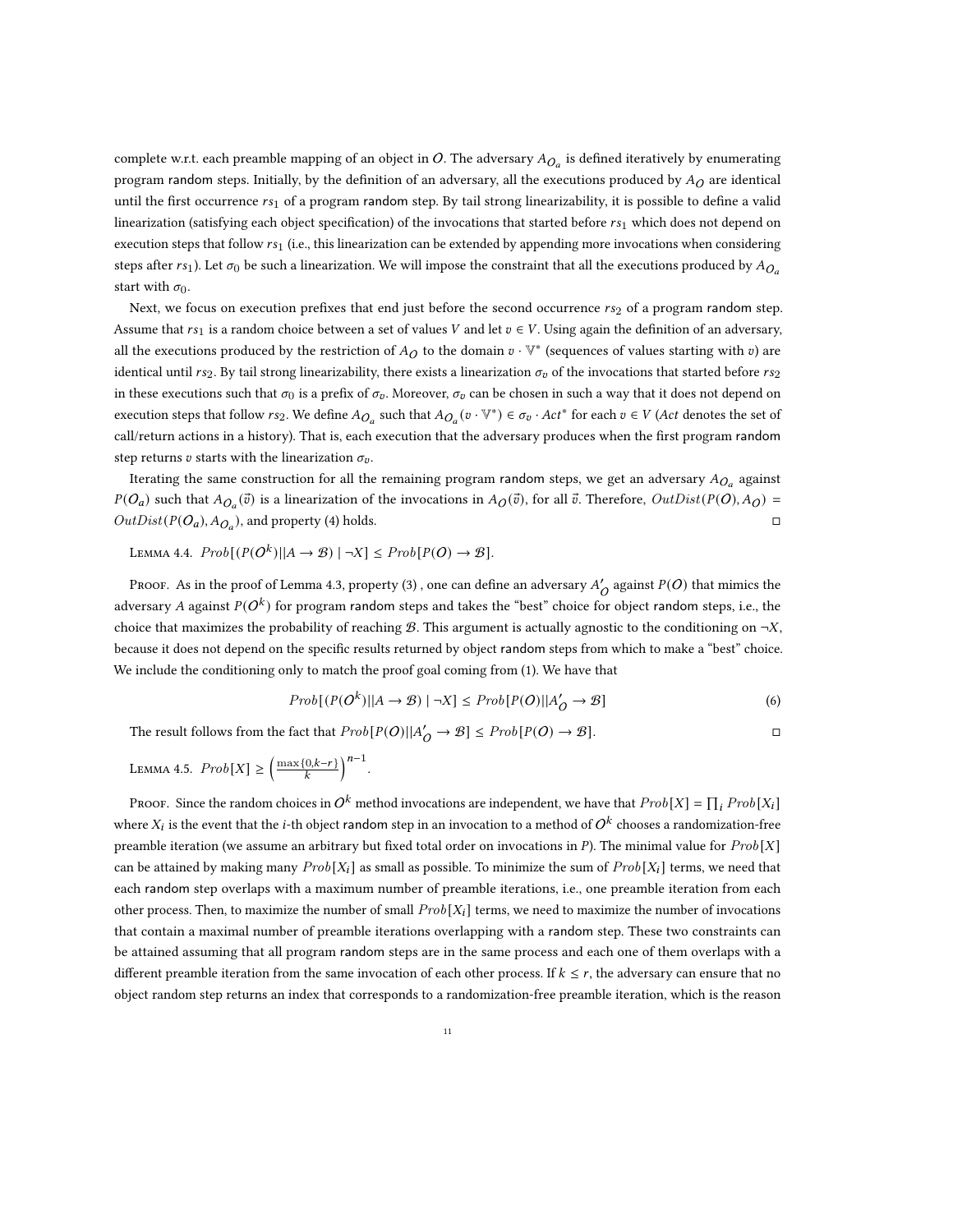for the use of the max function. Therefore, for  $n-1$  invocations *i*,

$$
Prob[X_i] \ = \ \frac{\max\{0,k-r\}}{k}
$$

and  $Prob[X_i] = 1$  for the rest of the invocations j. Therefore,

$$
Prob[X] \ge \left(\frac{\max\{0, k-r\}}{k}\right)^{n-1}
$$

□

#### <span id="page-11-0"></span>5 EXAMPLES OF TAIL STRONGLY LINEARIZABLE OBJECTS

We discuss several objects introduced in the literature that are not strongly linearizable, but are tail strongly linearizable with respect to some non-trivial, effect-free preamble mapping.

## 5.1 ABD Register

Variations of the ABD implementation of a register in a crash-prone message-passing system are used in many applications. Unfortunately, it is impossible to have a strongly linearizable version of ABD [\[6,](#page-15-8) [8\]](#page-15-9). However, as we show next, our transformation is applicable to ABD.

Specifically, we show that the multi-writer variant [\[20\]](#page-15-6) of the ABD register [\[3\]](#page-15-5) (which is listed in Algorithm [3](#page-16-2) in the appendix and explained in the introduction) is tail strongly linearizable w.r.t. the preamble mapping  $\Pi_{ABD}$  that associates Read and Write with the control points Lines [22](#page-16-3) and [26,](#page-16-4) respectively. These are the control points of the steps that assign the return value of queryPhase to  $(v, u)$  and  $(-, (t, -))$ , respectively.

<span id="page-11-1"></span>THEOREM 5.1. The ABD object in Algorithm [3](#page-16-2) is tail strongly linearizable w.r.t.  $\Pi_{ABD}$ .

Proof. The timestamp of a **Read** invocation is the timestamp returned by its query phase (the value  $u$  at line [22\)](#page-16-3), and the timestamp of a Write is the timestamp given as parameter to its update phase (the pair  $(t + 1, i)$  at line [27\)](#page-16-5). The timestamp of an invocation  $o$  is denoted by  $ts(o)$ .

Given an execution  $e$  that is complete w.r.t.  $\Pi_{ABD}$ , we say that an invocation  $o$  is logically-completed in  $e$  when there exists an invocation o' that returns in e such that  $ts(o) \leq ts(o')$ . Since o and o' may coincide, if an invocation returns in  $e$ , then it is also logically-completed in  $e$ . By definition, every invocation in  $e$  has a well-defined timestamp (since every invocation passed the query phase).

We define a function  $f$  that associates to each such execution  $e$  a linearization that contains all the invocations that are logically-completed in  $e$  ordered according to their timestamp. A set of invocations in  $e$  that have the same timestamp consists of exactly one Write invocation and some number of Read invocations. The linearization  $f(e)$ orders the write before all the reads with the same timestamp, if any.

To show that f is prefix-preserving, let  $e, e' \in E(ABD, \Pi)$  such that e is a prefix of e'. We show that a linearization of  $e$  where invocations that are logically-completed in  $e$  are ordered before invocations that are *not* logically-completed is consistent with an analogous linearization of ′ .

For an invocation  $o_1$  that is logically-completed in e, we show that  $ts(o_1) \leq ts(o_2)$  for every invocation  $o_2$  that is not logically-completed in  $e$ . There are two cases to consider. First, if  $o_2$  queries after  $e$ , then we use the fact that ABD guarantees that the timestamp of an invocation is smaller than or equal to the timestamp returned by any query phase starting after that invocation returned. By the definition of logically-completed, there exists an invocation  $o'_1$ that returns in  $e$  such that  $ts(o_1) \leq ts(o'_1)$ . Using the property of ABD mentioned above, we get that  $ts(o'_1) \leq ts(o_2)$ ,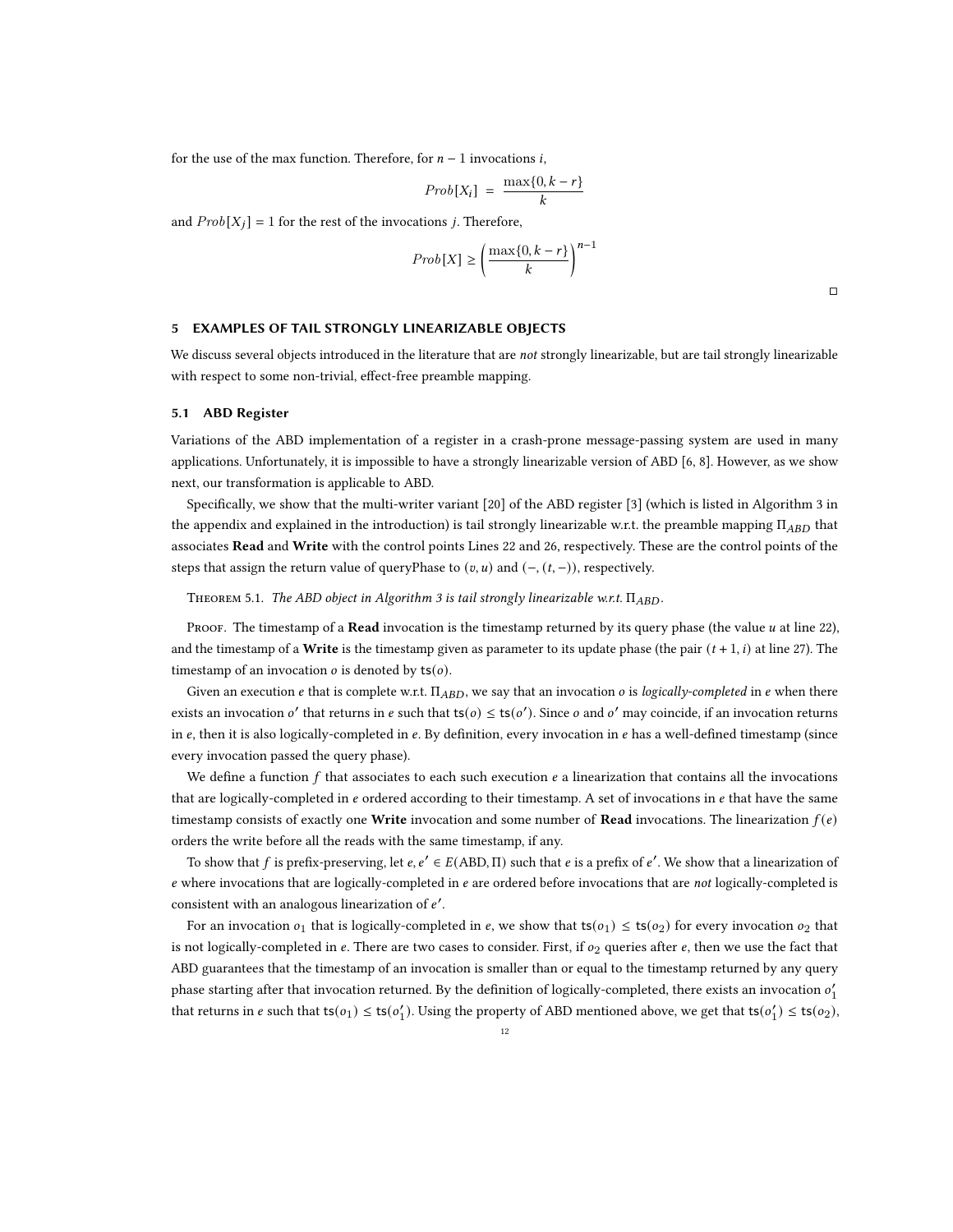which implies that  $ts(o_1) \leq ts(o_2)$ . Second, if  $o_2$  queries during e, then by the definition of logically-completed, ts( $o_2$ ) > ts( $o'_2$ ) for every invocation  $o'_2$  that returns in  $e$ . Since  $o_1$  is logically-completed in  $e$ , we get that there exists an invocation  $o'_1$  that returns in  $e$  such that  $ts(o_1) \leq ts(o'_1)$ . Therefore,  $ts(o_1) \leq ts(o_2)$ . Next, we show that there cannot exist a Write invocation  $o_1$  that is not logically-completed in  $e$  while a Read invocation  $o_2$  with the same timestamp is logically-completed in  $e$ . Clearly,  $o_1$  cannot query after  $e$  since  $o_2$  queries during  $e$  by definition. Assuming that both invocations query during e, we get a contradiction because the definition of logically-completed implies that ts( $o_1$ ) > ts( $o'_1$ ) for every invocation  $o'_1$  that returns in  $e$  and there exists an invocation  $o'_2$  that returns in  $e$  such that  $ts(o_2) \leq ts(o'_2)$ . These two statements imply that  $ts(o_1) > ts(o_2)$  which is a contradiction to the fact that  $o_1$  and  $o_2$ have the same timestamp.

Finally, note that an invocation  $o_1$  that is not logically-completed in  $e$  cannot return before an invocation  $o_2$  that is logically-completed in e. Since  $o_2$  queries during e, this would imply that  $o_1$  returns in e which would imply that  $o_1$  is logically-completed in  $e$ .

The above result holds also for the original single-writer version [\[3\]](#page-15-5), which is also not strongly linearizable [\[8,](#page-15-9) [14\]](#page-15-13).

#### 5.2 Snapshot

Another popular shared object is the atomic snapshot. It is impossible to implement a strongly-linearizable lock-free snapshot object using single-writer registers [\[17\]](#page-15-14) and it is impossible to implement a strongly-linearizable wait-free snapshot object using multi-writer registers [\[10\]](#page-15-15). However, we show next that we can apply our transformation to the linearizable wait-free snapshot implementation in [\[1\]](#page-15-10), which uses single-writer registers.

The snapshot object implementation of [\[1\]](#page-15-10) uses an array M of registers whose length is the number of processes (accesses to these registers are atomic, i.e., they execute instantaneously). It provides a Scan() method that returns a snapshot of the array and an Update(v) method by which a process *i* writes value v in M[i]. Scan performs a series of collects, i.e., successive reads of the array's cells in some fixed order; a collect in a process can interleave with steps of other processes. This series of collects stops when either two successive collects return identical values, or the process observes that another process has executed at least two Update invocations during the timespan of the Scan. In the latter case, the return value is the last snapshot written by the other process during an Update. An Update invocation at a process *i* starts with a Scan followed by an atomic write to M[ $i$ ] of the result of Scan together with the value received as argument (and a local sequence number  $seq<sub>i</sub>$  that is read in other Scan invocations).

This snapshot object is known to not be strongly linearizable [\[12\]](#page-15-3), but it is tail strongly linearizable w.r.t. a preamble mapping that maps each Scan to the control point just before it returns and each Update to the initial control point. The linearization associated to an execution that is complete w.r.t. this preamble mapping contains all the (possibly pending) Scan invocations and all the Update invocations that performed their writes to the array cells, in some order consistent with the specification (each Scan is linearized after an Update if it observes its value). Actually, the preamble of Update can be defined in an arbitrary manner, e.g., extended until the end of its scan, and tail strong linearizability would still hold. The reason is that an Update is linearized only if it executed its write— the scan it performs before the write is only to ensure progress (wait-freedom). As can be seen in Section [4,](#page-6-1) extending a preamble may help in reducing the probability of reaching "bad" outcomes, but this comes at a cost in terms of time complexity.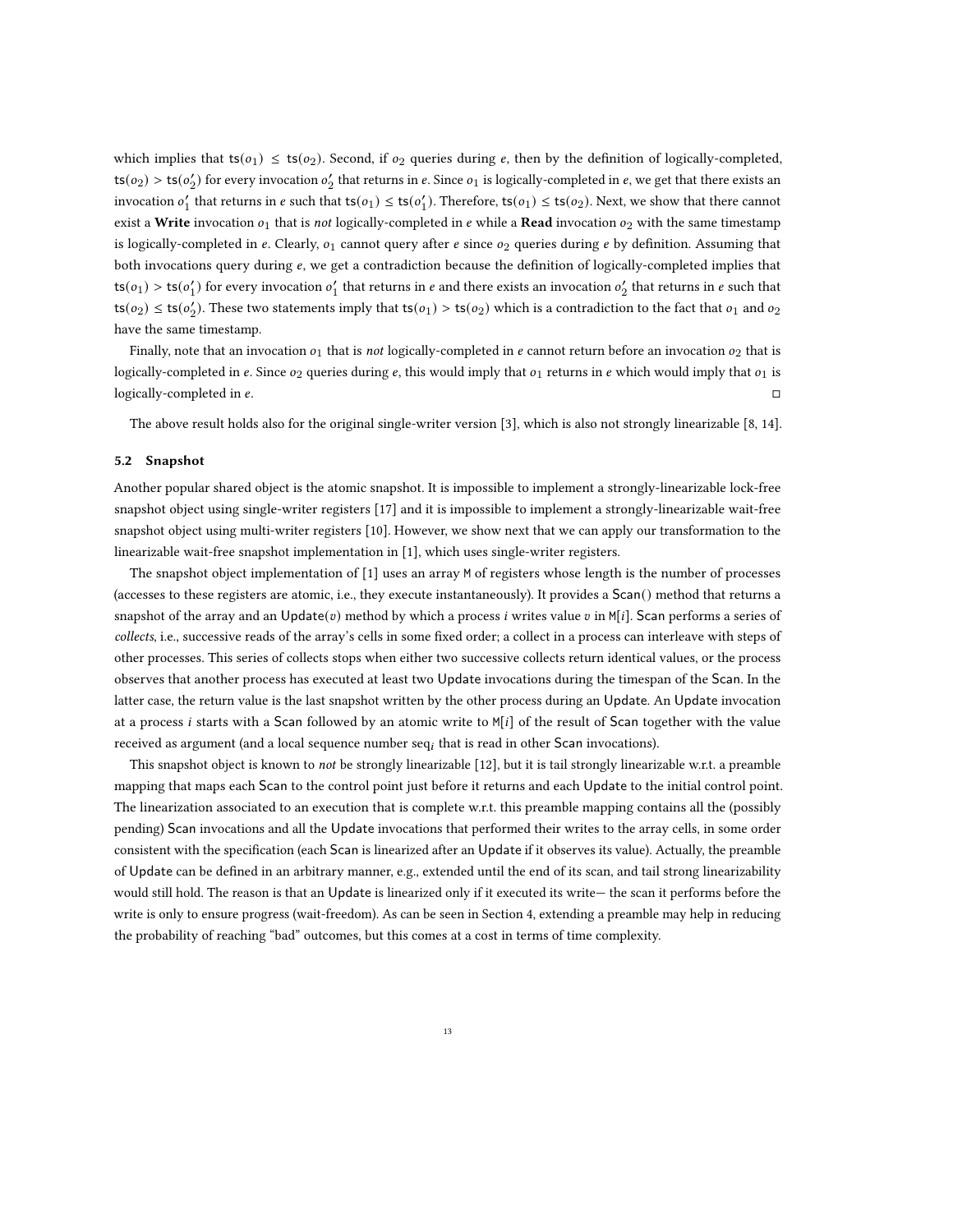#### 5.3 Multi-Writer Multi-Reader Register

Another central shared object is a multi-writer multi-reader register. There is no strongly-linearizable wait-free implementation of such a register using single-writer registers [\[17\]](#page-15-14). We show, however, that our transformation can be applied to the linearizable implementation in [\[22\]](#page-15-11).

In this implementation, each value written has a timestamp, which is a pair consisting of an integer and a process identifier. A single-writer register Val[i] is associated with each writer *i* of the implemented register. When a read is invoked on the implemented register, the reader reads (value, timestamp) pairs from all the Val registers, chooses the value with the largest timestamp using lexicographic ordering, and returns that value. When a write of value  $v$  on the implemented register is invoked at writer *i*, the writer calculates a new timestamp and writes the value together with the timestamp into Val $[i]$ . To calculate the new timestamp, i reads all the Val variables and extracts from it the timestamp entry. Its new timestamp is one plus the maximal timestamp of of all other processes, together with its identifier. This implementation is tail strongly linearizable by choosing the preamble of the read method to end just before it returns and the preamble of the write method to end immediately before writing to Val[i]. The tail strong linearizability proof is similar to the one for the ABD register.

#### 5.4 Single-Writer Multi-Reader Register

Yet another standard shared object is a (single-writer) multi-reader register. A well-known implementation of such a register using (single-writer) single-reader registers is given in [\[19\]](#page-15-12). This implementation is not strongly linearizable, which can be shown by mimicking the counter-example for the ABD register appearing in [\[14\]](#page-15-13). However, our transformation is applicable to this implementation, as we show next. (It seems likely that the argument in [\[8\]](#page-15-9) can be adapted to show that it impossible to have a strongly-linearizable implementation of a multi-reader register using single-reader registers, as it is easy to simulate a message-passing channel with a single-reader register.)

In the implementation, a single-reader register Val[i] is associated with each reader  $i$  of the implemented register. To write a value  $v$  to the implemented register, the (unique) writer writes  $v$ , together with a sequence number, into all of the Val registers. The readers communicate with each other via a (two-dimensional) array Report of single-reader registers, where reader  $i$  writes to all the registers in row  $i$  and reads from all the registers in column  $i$ . When a read of the implemented register is invoked at process *i*, it reads (value, sequence number) pairs from *Val[i]* and from all the registers in column *i* of Report; it then chooses the value to return with the largest sequence number, writes this pair to all the registers in row *i* of Report, and returns. This implementation is tail strongly linearizable: the preamble of the read method ends just before the first write to an element of Report, while the preamble of the write method is empty. As before, the proof of tail strong linearizability is similar to the one for the ABD register.

## <span id="page-13-0"></span>6 RELATED WORK

Golab, Higham and Woelfel [\[12\]](#page-15-3) were the first to recognize the problem when linearizable objects are used with random-ized programs, via an example using the snapshot object implementation of [\[1\]](#page-15-10). They proposed strong linearizability as a way to overcome the increased vulnerability of programs using linearizable implementations to strong adversaries, by requiring that the linearization order of operations at any point in time be consistent with the linearization order of each prefix of the execution. Thus, strongly-linearizable implementations limit the adversary's ability to gain additional power by manipulating the order of internal steps of different processes. Consequently, properties holding when a concurrent program is executed with an atomic object, continue to hold when the program is executed with a strongly-linearizable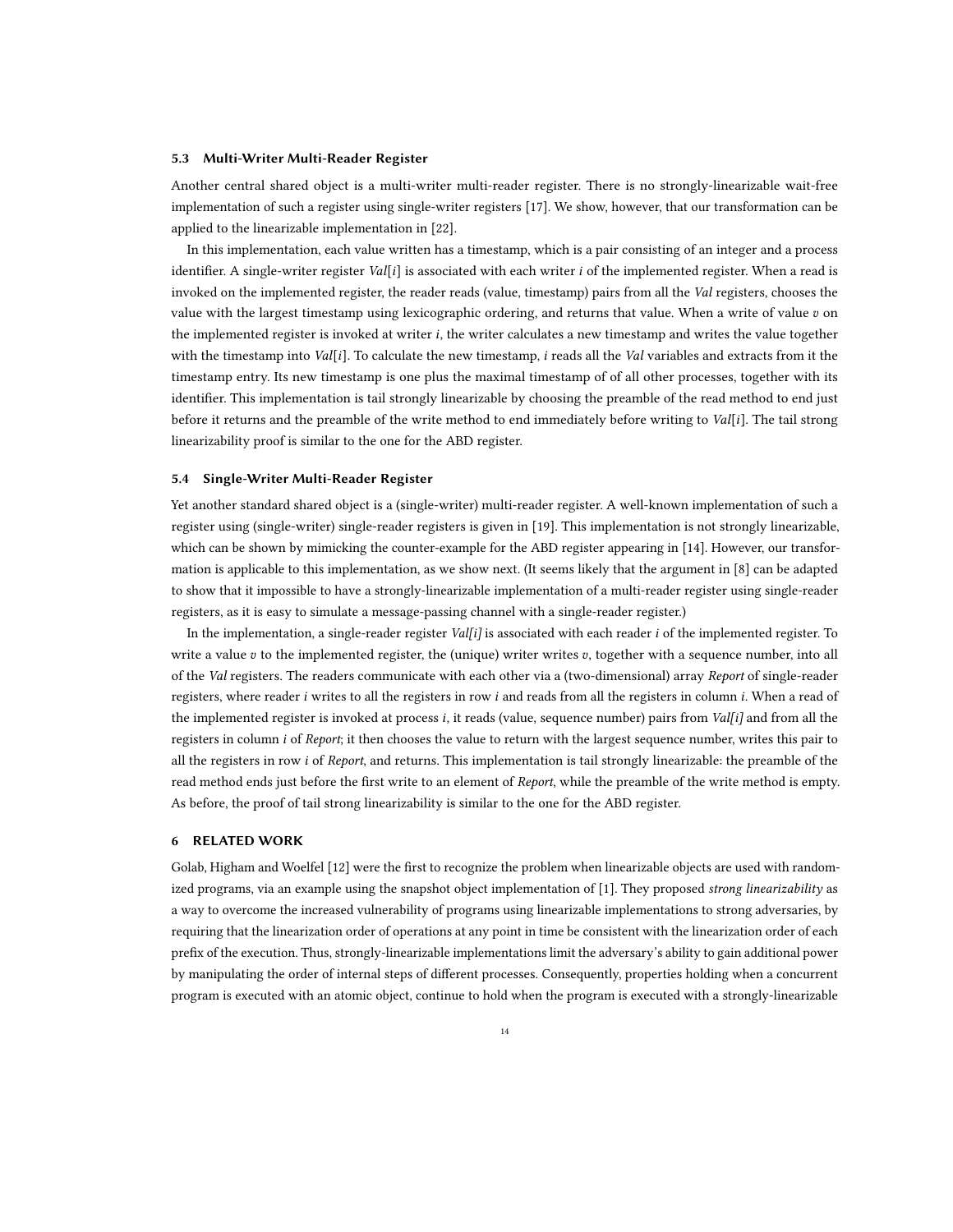implementation of the object. Strong linearizability is a special case of our class of implementations, where the preamble of each operation is empty and thus, vacuously, effect-free; in this case, applying the preamble-iterating transformation results in no change to the implementation.

Other than [\[6,](#page-15-8) [8\]](#page-15-9) which studied message-passing implementations, prior work on strong linearizability focused on implementations using shared objects, and considered various progress properties. If one only needs obstruction-freedom, which requires an operation to complete only if it executes alone, any object can be implemented using single-writer registers [\[17\]](#page-15-14). When considering the stronger property of lock-freedom (or nonblocking), which requires that as long as some operation is pending, some operation completes, single-writer registers are not sufficient for implementing multi-writer registers, max registers, snapshots, or counters [\[17\]](#page-15-14). If the implementations can use multi-writer registers, though, it is possible to get lock-free implementations of max registers, snapshots, and monotonic counters [\[10\]](#page-15-15), as well as of objects whose operations commute or overwrite [\[21\]](#page-15-16). It was also shown [\[4\]](#page-15-17) that there is no lock-free implementation of a queue or a stack from objects whose readable versions have consensus number less than the number of processes, e.g., readable test&set. For the even stronger property of wait-freedom, which requires every operation to complete, is is possible to implement bounded max registers using multi-writer registers [\[17\]](#page-15-14), but it is impossible to implement max registers, snapshots, or monotonic counters [\[10\]](#page-15-15) even with multi-writer registers. The bottom line is that the only known strongly-linearizable wait-free implementation is of a bounded max register (using multi-writer registers), while many impossibility results are known.

Write strong linearizability (WSL) [\[16\]](#page-15-18) is a weakening of strong linearizability designed specifically for register objects. It requires that executions be mapped to linearizations where only the projections onto write operations are prefix-preserving. While single-writer registers are trivially WSL, neither the original multi-writer ABD nor the preamble-iterating version we introduce in this paper is WSL [\[16\]](#page-15-18). The WSL implementation given in [\[16\]](#page-15-18) has effect-free preambles, and so our transformation is applicable to it. It is not known whether it is possible to implement WSL multi-writer registers in crash-prone message-passing systems.

Our approach draws (loose) inspiration from the vast research on *oblivious RAM* (ORAM) (initiated in [\[13\]](#page-15-19)), although the goals and technical details significantly differ. ORAMs provide an interface through which a program can hide its memory access pattern, while at the same time accessing the relevant information. More generally, *program* obfuscation [\[7\]](#page-15-20) tries to hide (obfuscate) from an observer knowledge about the program's functionality, beyond what can be obtained from its input-output behavior. The goal of ORAMs and program obfuscation is to hide information from an adversary, while our goal is to blunt the adversary's ability to disrupt the program's behavior by exploiting linearizable implementations used by the program. We borrow, however, the key idea of introducing additional randomization into the implementation, in order to make it less vulnerable to the adversary.

## 7 DISCUSSION

We have presented the preamble-iterating transformation for a variety of linearizable object implementations, e.g., [\[1,](#page-15-10) [3,](#page-15-5) [19,](#page-15-12) [22\]](#page-15-11), which approximately preserves the probability of reaching particular outcomes, when these implementations replace the corresponding atomic objects. In this manner, it salvages randomized programs that use these highly-useful objects—which do not have strongly-linearizable implementations—so they still terminate, without modifying the programs or their correctness proofs. Furthermore, the transformation is mechanical, once the preamble is identified.

Our results are just the first among many new opportunities for modular use of object libraries in randomized concurrent programs, including the following exciting avenues for future research.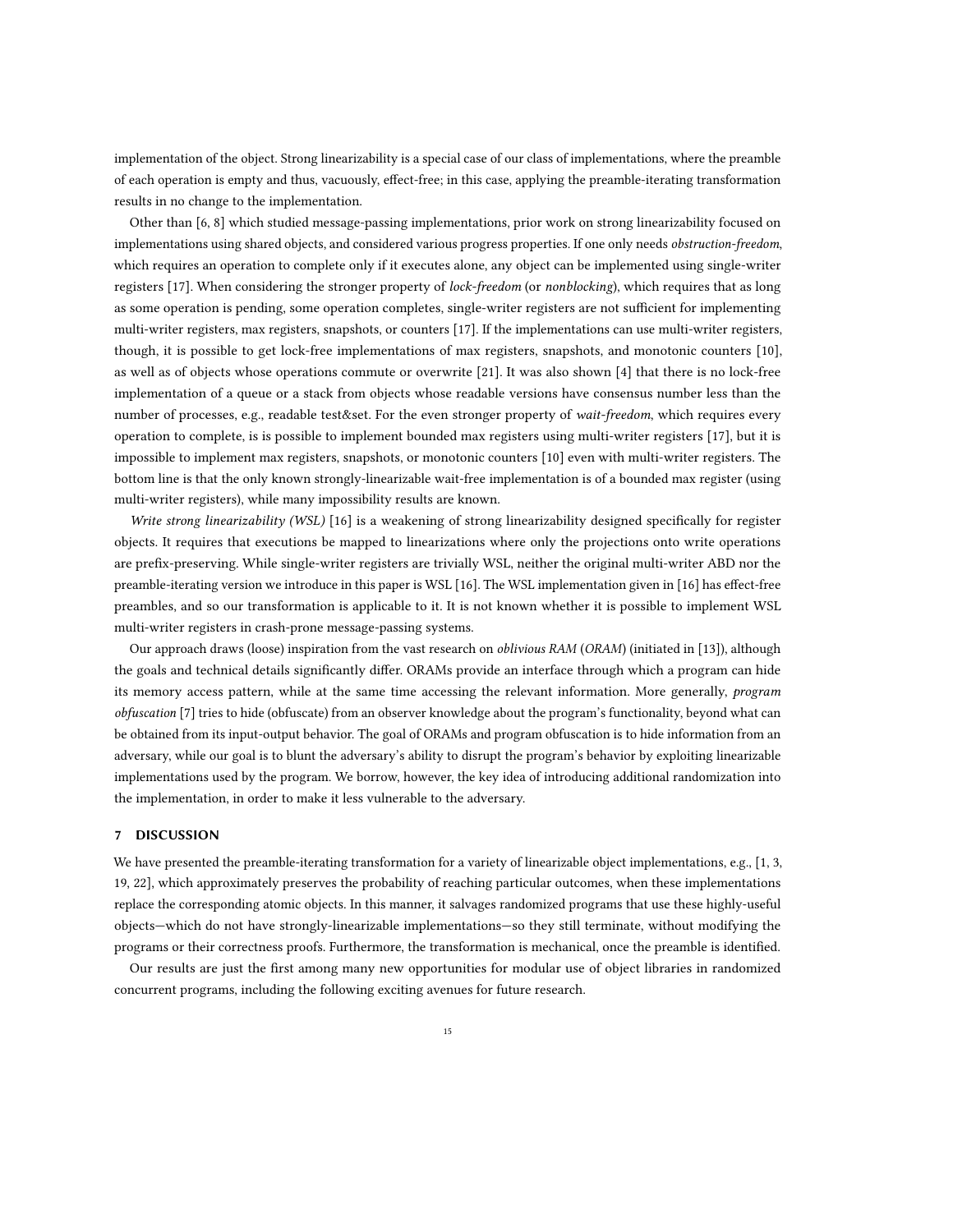One direction is to improve our analysis and obtain better bounds, specifically, by exploring the tradeoff between the increased complexity of many repetitions of the preamble, and decreased probability of bad outcomes.

It is also crucial to reduce the number of random steps considered in the analysis, and at least, to bound them. This can be done by making assumptions about the structure of the randomized concurrent program. For example, many randomized programs are round-based, where each process takes a fixed (often, constant) number s of random steps in each round, and termination occurs with high probability within some number of rounds, say  $T$ . In this case, we can let the program run for T rounds and apply the preamble-iterating transformation with  $k > T \cdot s$ ; if the program does not terminate within T rounds, which happens with small probability, the program just continues with the original, linearizable object. An alternative approach for dealing with an unbounded number of random steps is to assume that the rounds are *communication-closed* [\[11\]](#page-15-21), resulting in a smaller number of random choices that could affect the linearizable implementation.

Another direction is to consider other objects without wait-free strongly-linearizable implementations, e.g., queues or stacks [\[4\]](#page-15-17), which lack effect-free preambles that can be easily repeated. For such objects, it might be possible to roll back the effects of repeating certain parts of their implementation.

## REFERENCES

- <span id="page-15-10"></span>[1] Yehuda Afek, Hagit Attiya, Danny Dolev, Eli Gafni, Michael Merritt, and Nir Shavit. Atomic snapshots of shared memory. J. ACM, 40(4):873–890, 1993.
- <span id="page-15-7"></span>[2] James Aspnes. Randomized protocols for asynchronous consensus. Distributed Computing, 16(2-3):165–175, 2003.
- <span id="page-15-17"></span><span id="page-15-5"></span>[3] Hagit Attiya, Amotz Bar-Noy, and Danny Dolev. Sharing memory robustly in message-passing systems. *J. ACM*, 42(1):124–142, 1995.
- [4] Hagit Attiya, Armando Castañeda, and Danny Hendler. Nontrivial and universal helping for wait-free queues and stacks. Journal of Parallel and Distributed Computing, 121:1–14, 2018.
- <span id="page-15-2"></span>[5] Hagit Attiya and Constantin Enea. Putting strong linearizability in context: Preserving hyperproperties in programs that use concurrent objects. In DISC, pages 2:1–2:17, 2019.
- <span id="page-15-8"></span>[6] Hagit Attiya, Constantin Enea, and Jennifer L. Welch. Impossibility of strongly-linearizable message-passing objects via simulation by single-writer registers. In DISC, pages 7:1–7:18, 2021.
- <span id="page-15-20"></span>[7] Boaz Barak, Oded Goldreich, Russell Impagliazzo, Steven Rudich, Amit Sahai, Salil Vadhan, and Ke Yang. On the (im)possibility of obfuscating programs. J. ACM, 59(2):1–48, 2012.
- <span id="page-15-9"></span>[8] David Yu Cheng Chan, Vassos Hadzilacos, Xing Hu, and Sam Toueg. An impossibility result on strong linearizability in message-passing systems. CoRR, abs/2108.01651, 2021.
- <span id="page-15-1"></span>[9] Michael R. Clarkson and Fred B. Schneider. Hyperproperties. Journal of Computer Security, 18(6):1157–1210, 2010.
- <span id="page-15-15"></span>[10] Oksana Denysyuk and Philipp Woelfel. Wait-freedom is harder than lock-freedom under strong linearizability. In DISC, pages 60–74, 2015.
- <span id="page-15-21"></span>[11] Tzilla Elrad and Nissim Francez. Decomposition of distributed programs into communication-closed layers. Sci. Comput. Program., 2(3):155–173, 1982.
- <span id="page-15-3"></span>[12] Wojciech Golab, Lisa Higham, and Philipp Woelfel. Linearizable implementations do not suffice for randomized distributed computation. In STOC, page 373–382, 2011.
- <span id="page-15-19"></span>[13] Oded Goldreich and Rafail Ostrovsky. Software protection and simulation on oblivious rams. J. ACM, 43(3):431–473, 1996.
- <span id="page-15-13"></span>[14] Vassos Hadzilacos, Xing Hu, and Sam Toueg. On atomic registers and randomized consensus in M&M systems (version 4). CoRR, abs/1906.00298, 2020.
- <span id="page-15-4"></span>[15] Vassos Hadzilacos, Xing Hu, and Sam Toueg. On linearizability and the termination of randomized algorithms. CoRR, abs/2010.15210, 2020.
- <span id="page-15-18"></span>[16] Vassos Hadzilacos, Xing Hu, and Sam Toueg. On register linearizability and termination. In PODC, pages 521–531, 2021.
- <span id="page-15-14"></span>[17] Maryam Helmi, Lisa Higham, and Philipp Woelfel. Strongly linearizable implementations: possibilities and impossibilities. In PODC, pages 385–394, 2012.
- <span id="page-15-0"></span>[18] Maurice P. Herlihy and Jeannette M. Wing. Linearizability: A correctness condition for concurrent objects. ACM Trans. Program. Lang. Syst., 12(3):463–492, July 1990.
- <span id="page-15-12"></span>[19] Amos Israeli and Ming Li. Bounded time-stamps. Distributed Computing, 6(4):205–209, 1993.
- <span id="page-15-6"></span>[20] Nancy A Lynch and Alexander A Shvartsman. Robust emulation of shared memory using dynamic quorum-acknowledged broadcasts. In Proceedings of IEEE 27th International Symposium on Fault Tolerant Computing, pages 272–281, 1997.
- <span id="page-15-16"></span>[21] Sean Ovens and Philipp Woelfel. Strongly linearizable implementations of snapshots and other types. In PODC, pages 197–206, 2019.
- <span id="page-15-11"></span>[22] Paul M. B. Vitányi and Baruch Awerbuch. Atomic shared register access by asynchronous hardware. In FOCS, pages 233–243, 1986.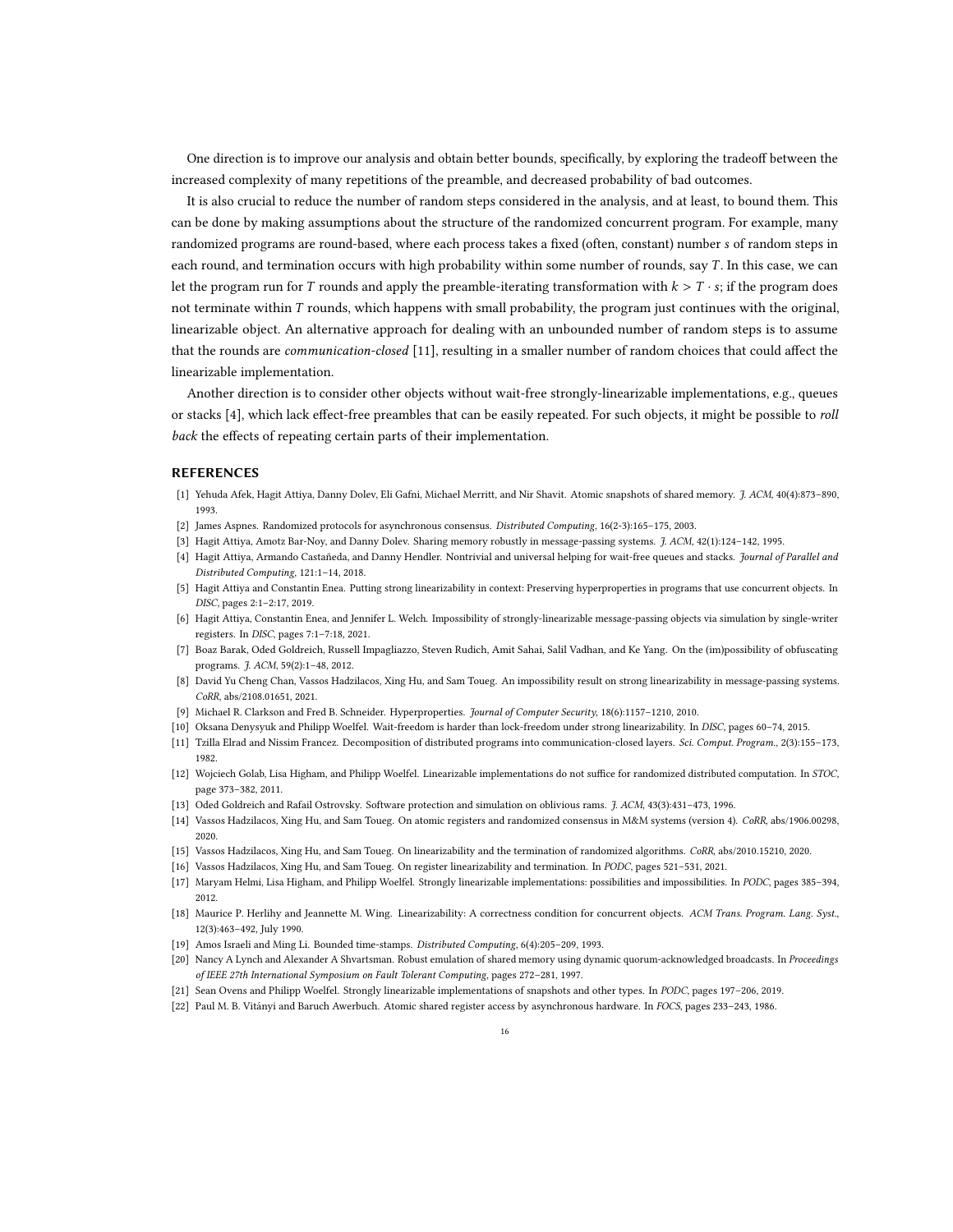<span id="page-16-3"></span>1: local variables: 2: sn, initially 0 {for readers and writers, used to identify messages} 3: val, initially  $v_0$  {for servers, latest register value} 4: ts, initially  $(0, 0)$  {for servers, timestamp of this value, (integer, process id) pair} 5: function queryPhase(): 6:  $sn + +$ 7: broadcast ⟨"query",sn⟩ 8: wait for  $\geq \frac{n+1}{2}$  reply msgs to this query msg 9:  $(v, u) :=$  pair in reply msg with largest timestamp 10: return  $(v, u)$ 11: when  $\langle$ "query",s $\rangle$  is received from q: 12: send  $\langle$ "reply", val,ts,s $\rangle$  to q 13: function updatePhase $(v, u)$ : 14: sn++ 15: broadcast  $\langle$ "update", v, u, sn $\rangle$ 16: wait for  $\geq \frac{n+1}{2}$  ack msgs for this update msg 17: return 18: when  $\langle$ "update", v, u, s) is received from q: 19: if  $u > t$ s then  $\left( val, ts \right) := \left( v, u \right)$ 20: send  $\langle$ "ack", s $\rangle$  to  $q$ 21: Read(): 22:  $(v, u) := \text{queryPhase}()$ 23: updatePhase $(v, u)$  {write-back} 24: return v 25: Write( $v$ ) for process with id i: 26:  $(-, (t, -))$  := queryPhase() {just need integer in timestamp} 27: updatePhase( $v, (t + 1, i)$ ) 28: return

<span id="page-16-2"></span>Algorithm 3 ABD simulation of a multi-writer register in a message-passing system.

#### <span id="page-16-5"></span><span id="page-16-4"></span><span id="page-16-1"></span>A CASE STUDY WITH ABD

This appendix presents a detailed case study of the benefits of our preamble-iterating transformation when the program appearing in Algorithm [1](#page-1-0) (presented in Section [1\)](#page-0-0) uses ABD registers. This program is a simplified version of the weakener program [\[15\]](#page-15-4), restricted to only three processes,  $p_0$ ,  $p_1$ , and  $p_2$ , that execute a single round. We show in Section [A.1](#page-16-0) that  $p_2$  terminates with probability at least  $1/2$  when the program uses atomic registers. In contrast, we show in Section [A.2](#page-17-0) that a strong adversary can force  $p_2$  to loop forever when the registers are implemented using ABD. Hadzilacos, Hu and Toueg [\[15\]](#page-15-4) showed that termination is prevented in the weakener algorithm if the adversary has free rein to choose the linearization points of the registers used; our example shows an explicit execution using ABD that fails to terminate. Since ABD is a tail strongly linearizable object with read-only preambles, Theorem [4.2](#page-8-0) implies that using ABD<sup>2</sup> in the program ensures termination of  $p_2$  with probability at least 1/8. (ABD<sup>2</sup> is the special case of Algorithm [4](#page-18-1) when  $k = 2$  $k = 2$ ; Algorithm 4 is the result of applying the transformation in Algorithm 2 to ABD, given in Algorithm [3.](#page-16-2)) Section [A.3](#page-18-0) is devoted to a specialized analysis that improves on the generic result and shows that  $p_2$ terminates with probability at least 3/8, indicating that there can be room for improvement in our quantitative analysis.

#### <span id="page-16-0"></span>A.1 Success Probability with Atomic Registers

We argue that with probability at least  $1/2$ , process  $p_2$  terminates, when the program is using atomic registers; this implies the same property when the program is composed with strongly-linearizable registers (cf. Theorem [2.3\)](#page-5-2).

Let  $u_1$ ,  $u_2$ , and  $c$  be the values used in the test on Line [7.](#page-1-3) If  $u_1 = \bot$ , or  $u_2 = \bot$ , or  $c = -1$ , then the test fails and  $p_2$ terminates.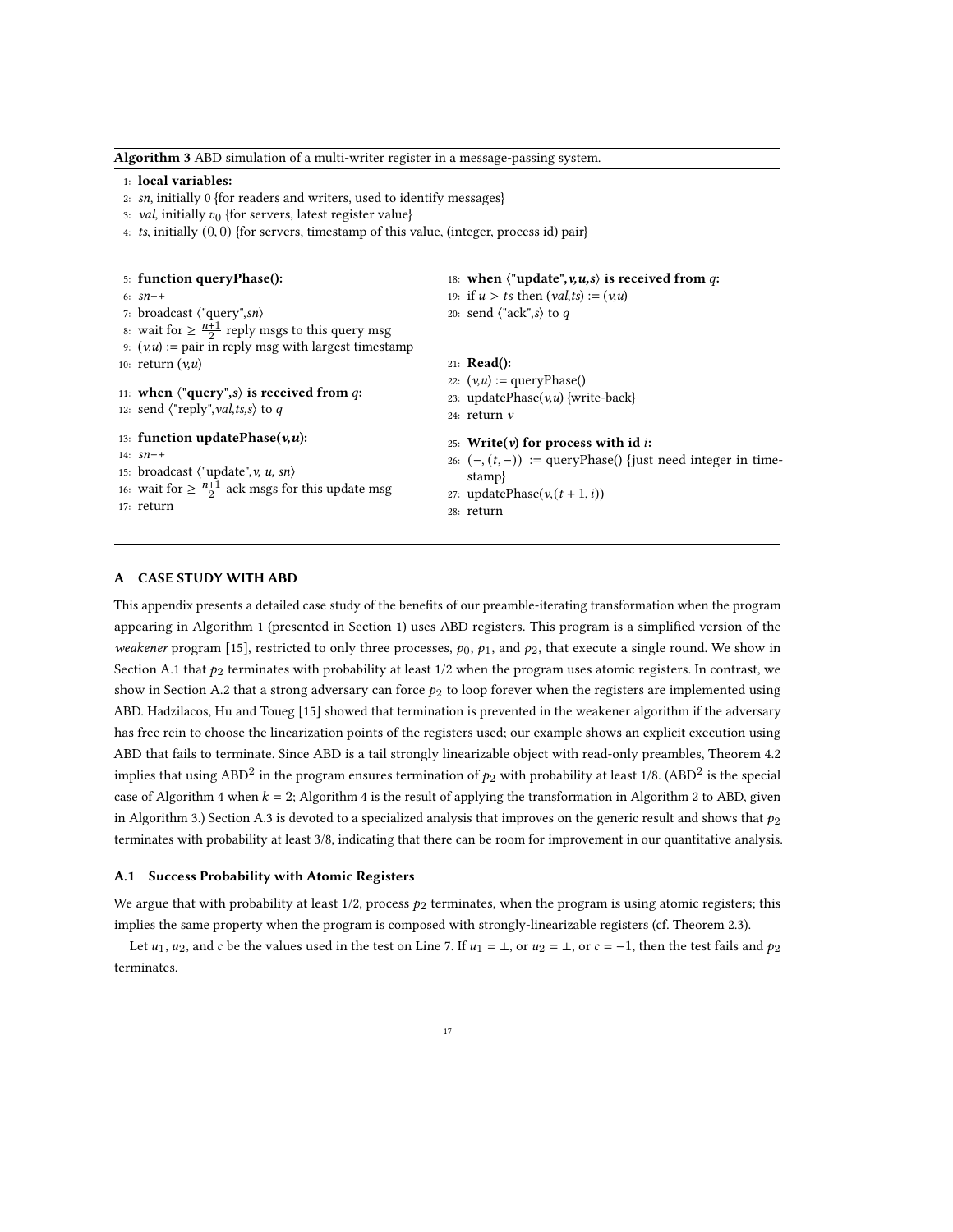<span id="page-17-1"></span>

Fig. 1. A strong adversary against ABD registers.

Suppose  $u_1 \neq \bot$ ,  $u_2 \neq \bot$ , and  $c \neq -1$ . Then at least one of  $p_0$ 's and  $p_1$ 's writes to R precedes  $p_2$ 's first read of R, and  $p_0$ 's write to C precedes  $p_2$ 's read of C. If both writes to R (by  $p_0$  and  $p_1$ ) precede  $p_2$ 's first read of R, then  $u_1 = u_2$ , implying that the test fails, since the common value cannot be equal to both  $c$  and  $1 - c$ . Therefore  $p_2$  terminates.

Without loss of generality, suppose  $p_0$ 's write to R precedes  $p_1$ 's write to R. Then the remaining situation is that  $p_0$ 's write to R precedes  $p_2$ 's first read of R (so  $u_1 = 0$ ), which precedes  $p_1$ 's write to R, which precedes  $p_2$ 's second read of R (so  $u_2 = 1$ ). With probability 1/2,  $p_0$  writes 1 into C, which is then read by  $p_2$ , so  $c = 1$ . The test fails since  $u_1 = 0$ , which is not equal to  $c = 1$ , and  $p_2$  terminates.

Thus, in the only situation in which  $p_2$  is not guaranteed to terminate, the probability of  $p_2$  terminating is 1/2.

#### <span id="page-17-0"></span>A.2 Zero Success Probability with ABD Registers

Next we explain how a strong adversary can force  $p_2$  to loop forever when the program uses linearizable registers, and in particular, ABD registers, instead of atomic registers. Each process runs a separate instance of ABD for each of the shared variables  $R$  and  $C$ . (See Algorithm [3.](#page-16-2))

Figure [1](#page-17-1) illustrates the counter-example, just focusing on the Reads and Writes on R. Time increases left to right. The upper two timelines to the right of the coin flip indication show the extensions of  $p_0$ 's and  $p_2$ 's computations when the flip returns 0, while the lower two timelines show them when the flip returns 1. (There are no timelines for  $p_1$  after the flip as it does not access  $R$  any more.) Arrows leaving a timeline indicate broadcasts of query messages (labeled Q) and update messages (labeled U and including the data), while arrows entering a timeline indicate reply messages (containing data) and ack messages received and are labeled with the senders. Irrelevant update phases are not included.

Suppose that  $p_0$  invokes its Write of 0 on R. Let it receive the first reply to its query from  $p_0$  (itself) containing value  $\perp$  and timestamp (0,0). Concurrently, suppose that  $p_1$  invokes its Write of 1 on R. Let it receive replies to its query from all the processes containing value  $\perp$  and timestamp (0,0). Then  $p_1$  broadcasts its update message with value 1 and timestamp  $(1, 1)$ .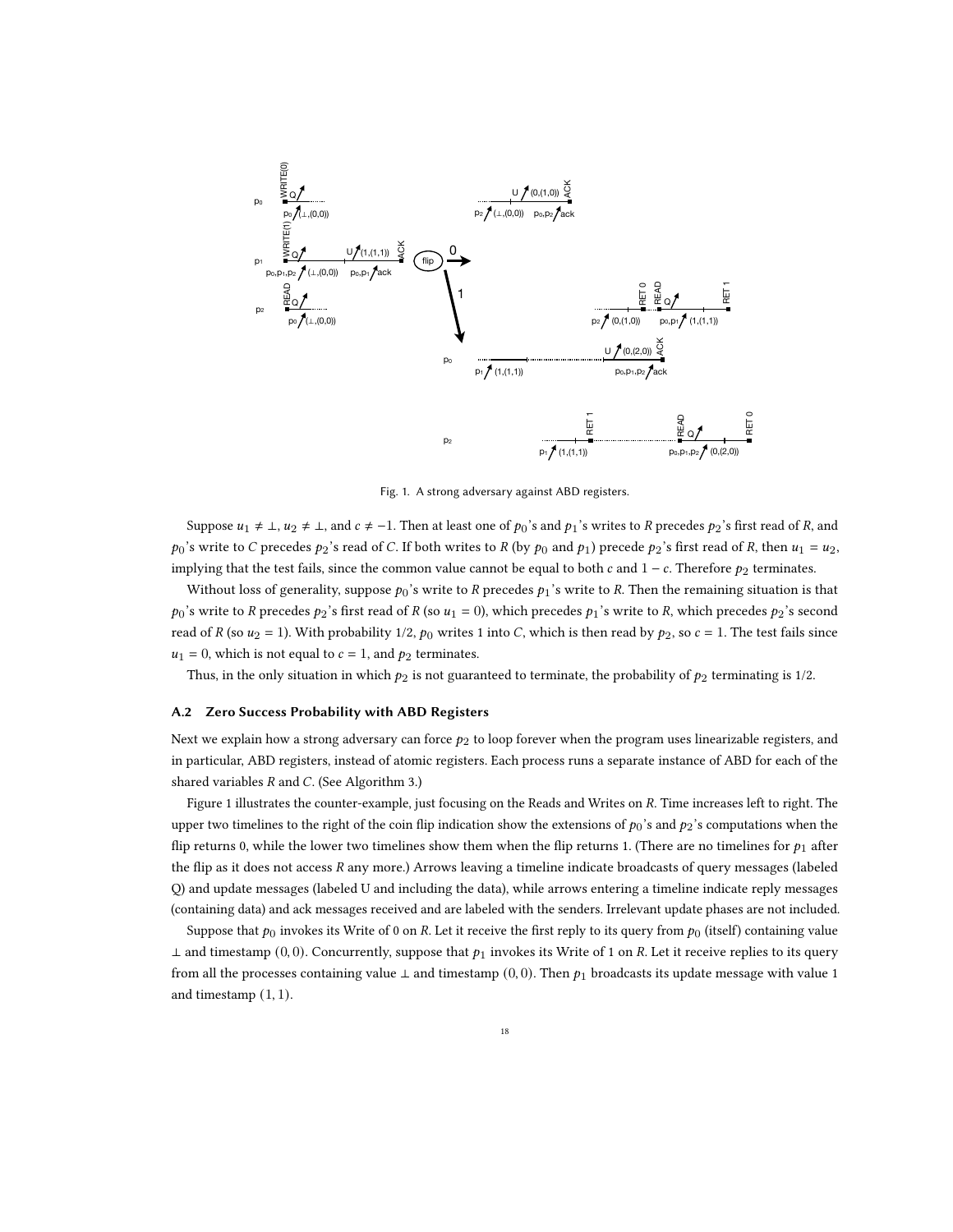| $\mathbf{u}_k$ , $\mathbf{u}_l$ , $\mathbf{u}_l$ , $\mathbf{u}_l$ , $\mathbf{u}_l$ , $\mathbf{u}_l$ , $\mathbf{u}_l$ , $\mathbf{u}_l$ , $\mathbf{u}_l$ , $\mathbf{u}_l$ , $\mathbf{u}_l$ , $\mathbf{u}_l$ , $\mathbf{u}_l$ , $\mathbf{u}_l$ , $\mathbf{u}_l$ , $\mathbf{u}_l$ , $\mathbf{u}_l$ , $\mathbf{u}_l$ , $\mathbf{$ |                                                       |  |  |
|------------------------------------------------------------------------------------------------------------------------------------------------------------------------------------------------------------------------------------------------------------------------------------------------------------------------------|-------------------------------------------------------|--|--|
| method <b>Read</b> ():                                                                                                                                                                                                                                                                                                       | method <b>Write</b> ( $v$ ) for process with id $p$ . |  |  |
| for $i := 1$ to k do                                                                                                                                                                                                                                                                                                         | for $i := 1$ to k do                                  |  |  |
| $(v[i], ts[i]) := queryPhase()$                                                                                                                                                                                                                                                                                              | $(-, (t[i], -)) := \text{queryPhase}()$               |  |  |
| end for                                                                                                                                                                                                                                                                                                                      | end for                                               |  |  |
| $i := \text{random}([1k])$                                                                                                                                                                                                                                                                                                   | $i := \text{random}([1k])$                            |  |  |
| $(v, u) := (v[i], ts[i])$                                                                                                                                                                                                                                                                                                    | $t := t[i]$                                           |  |  |
| updatePhase $(v, u)$ // write-back                                                                                                                                                                                                                                                                                           | updatePhase $(v,(t+1,p))$                             |  |  |
| return $\nu$                                                                                                                                                                                                                                                                                                                 | return                                                |  |  |
|                                                                                                                                                                                                                                                                                                                              |                                                       |  |  |

<span id="page-18-1"></span>Algorithm 4 The transformed version  $\mathrm{ABD}^k$  corresponding to  $\mathrm{ABD}$  in Algorithm [3.](#page-16-2)

Then suppose  $p_2$  invokes its first Read of R. Let it receive a reply to its query from  $p_0$  with value  $\perp$  and timestamp (0, 0). That is,  $p_0$  has not yet received  $p_1$ 's update message when it replies to  $p_2$ .

Then suppose  $p_1$  gets acks from  $p_0$  and  $p_1$  and completes its Write. Then  $p_1$  flips the coin. In both cases discussed next, the adversary ensures that  $p_2$  reads C after  $p_1$  writes C so that  $p_2$ 's local variable c contains the result of the coin.

Case 1: Suppose the coin returns 0. The adversary extends the execution as follows, to ensure that  $p_2$ 's pending Read returns 0 into  $p_2$ 's local variable  $u_1$  and  $p_2$ 's second Read returns 1 into  $p_2$ 's local variable  $u_2$ , causing  $p_2$  to pass the test at Line [7](#page-1-3) and loop forever. Recall that  $p_0$ 's Write is also still pending.

Suppose  $p_0$  gets its second reply from  $p_2$  with value ⊥ and timestamp (0,0); i.e.,  $p_2$  has not yet received  $p_1$ 's update message when it replies to  $p_0$ . Then  $p_0$  broadcasts its update message with value 0 and timestamp (1, 0), receives acks from  $p_0$  and  $p_2$ , and completes its Write.

Now suppose that  $p_2$  gets a reply from  $p_2$  (itself) with value 0 and timestamp (1,0); i.e.,  $p_2$  has already received  $p_0$ 's update message when it replies to itself. So  $p_2$  chooses value 0 and timestamp (1,0) for the update and its Read returns 0.

Then  $p_2$  invokes its second Read of R. Suppose that, in response to its query, it receives replies from  $p_0$  and  $p_1$  with value 1 and timestamp 1. So  $p_2$  chooses value 1 and timestamp  $(1, 1)$  for the update and its Read returns 1.

Case 2: Suppose the coin returns 1. The adversary extends the execution as follows, to ensure that  $p_2$ 's pending Read returns 1 into  $p_2$ 's local variable  $u_1$  and  $p_2$ 's second Read returns 0 into  $p_2$ 's local variable  $u_2$ , causing  $p_2$  to pass the test at Line [7](#page-1-3) and loop forever. Recall that  $p_0$ 's Write is also still pending.

Suppose  $p_0$  gets its second reply from  $p_1$  with value 1 and timestamp (1, 1). Then  $p_2$  gets its second reply from  $p_1$ with value 1 and timestamp  $(1, 1)$ . So  $p_2$  chooses value 1 and timestamp  $(1, 1)$  for the update and its Read returns 1.

We go back to considering  $p_0$ 's pending Write. Next  $p_0$  broadcasts its update message with value 0 and timestamp (2,0). It receives ack messages from all three processes and the Write finishes.

Finally,  $p_2$  invokes its second Read of R. Suppose that, in response to its query message,  $p_2$  receives reply messages with value 0 and timestamp (2,0) from both  $p_0$  and  $p_1$ . So  $p_2$  chooses value 0 and timestamp (2,0) for the update and its Read returns 0.

## <span id="page-18-0"></span>A.3 Blunting the Adversary with  $ABD^2$

Now we consider the result of executing Algorithm [1](#page-1-0) using shared registers that are implemented with ABD<sup>2</sup>. We first give a simple argument, based on our main theorem, that  $p_2$  terminates with probability at least 1/8. Then we show through a more specialized argument that this bound is at least 3/8.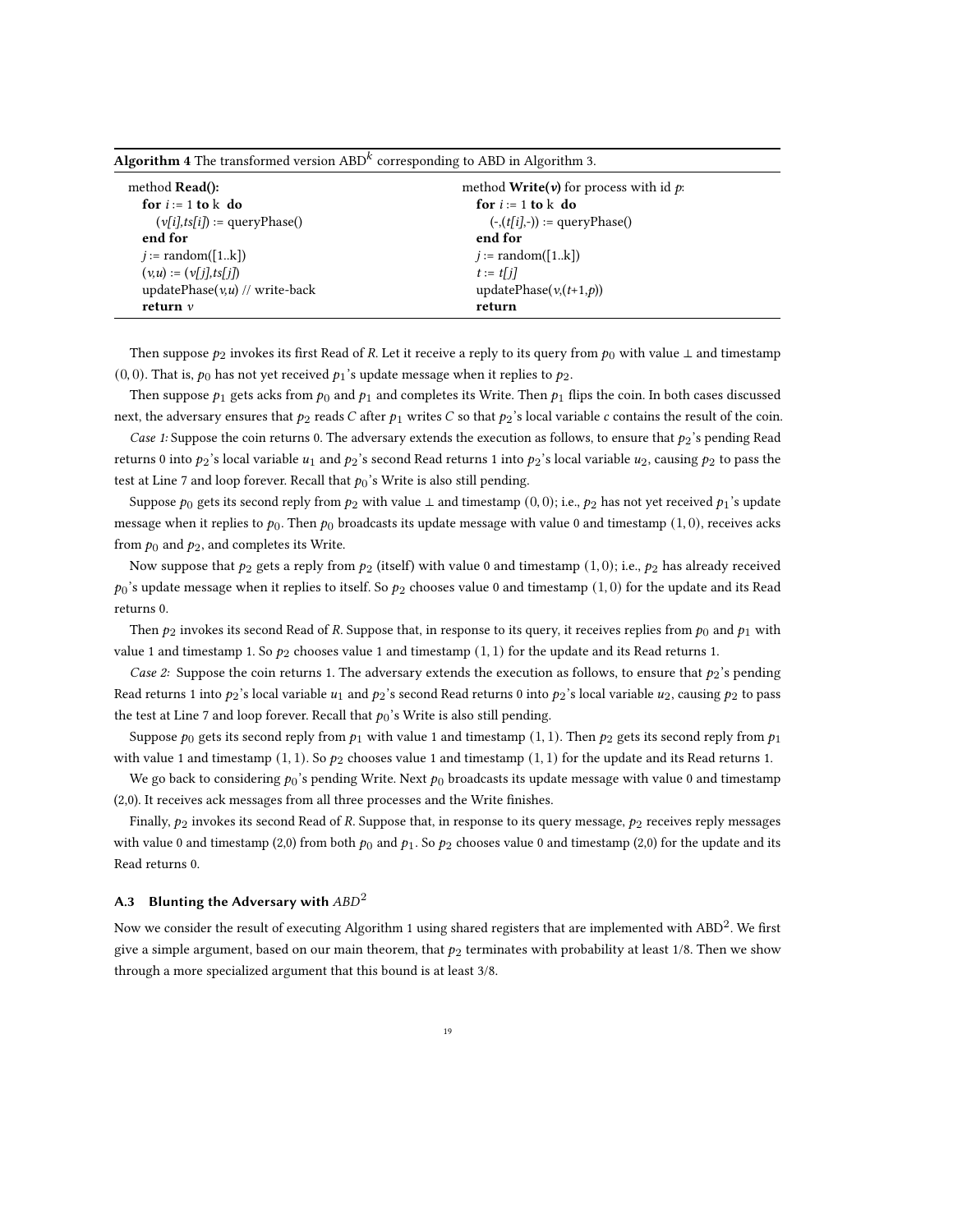A.3.1 A lower bound on the probability of  $p_2$  terminating. As seen in Section [A.2,](#page-17-0) the ABD register is "exploited" by the adversary by scheduling the coin-flip during the query phases performed in  $p_0$ 's Write and  $p_2$ 's Read (in order to schedule some replies only when the result of the coin-flip is known). Actually, scheduling the coin-flip so that it does not overlap with a query phase (it occurs after or before any query phase in a concurrently executing invocation), provides no gain to the adversary w.r.t. the atomic register case. Indeed, in such a scenario, the linearization order between invocations that completed their query phase before the coin-flip is fixed even if they are still pending, a property that we call tail strong linearizability (see Theorem [5.1\)](#page-11-1), and the adversary cannot change the linearization order between the writes in particular, to accommodate a specific result of the coin flip.

When using  $ABD^2$ , the adversary can schedule the coin-flip to overlap with one of the two query phases in  $p_0's$ Write and  $p_2$ 's Read, but with probability 1/4 both of these invocations will choose to adopt the value-timestamp pair returned by the other query phase that does not overlap with the coin-flip (each invocation makes this choice with probability 1/2 and these choices are independent). Therefore,  $ABD<sup>2</sup>$  can blunt the adversary and with probability 1/4 make it behave as in the atomic register case. Therefore, with probability at least  $1/4 \cdot 1/2 = 1/8$ , the process  $p_2$ terminates. This lower bound is a particular instance of our main result stated in Theorem [4.2.](#page-8-0)

A.3.2 A more detailed analysis. The reasoning above was agnostic to the particular values written to the registers or the conditions that are checked in the program. This makes it extensible to arbitrary programs and objects as we show in Section [4.](#page-6-1) Nevertheless, as expected, a more precise analysis that takes into account these specifics can derive a better (bigger) lower bound. We present such an analysis in the following, showing that  $p_2$  terminates with probability at least 3/8.

We show that no adversary can cause  $p_2$  to loop forever, i.e., pass the test at Line [7,](#page-1-3) with probability more than 5/8.

Let  $W_0$  be  $p_0$ 's Write of 0 to R,  $W_1$  be  $p_1$ 's Write of 1 to R,  $R_1$  be  $p_2$ 's first Read of R, and  $R_2$  be  $p_2$ 's second Read of R. Consider the set  $\mathcal E$  of executions that end with the program coin flip by  $p_1$  (Line [4](#page-1-2) in Algorithm [1\)](#page-1-0) and thus contain all of  $W_1$ . An adversary defines a probability distribution over E which is a mapping D from executions in E to probabilities that sum to 1. We refer to the adversary as winning when it causes  $p_2$  to loop forever, which happens only if  $R_1$  reads the same value as the program coin flip and  $R_2$  reads the opposite value.

We show that the contribution of each execution  $E \in \mathcal{E}$  to the adversary's probability of winning is at most  $5 \cdot D(E)/8$ (the sum over all  $E$  leads to the  $5/8$  bound). This proof considers a number of cases depending on which and how many query phases of  $W_0$  and  $R_1$  finished in  $E$ .

When both query phases of either  $W_0$  or  $R_1$  are finished in E, the contribution of E is actually at most  $D(E)/2$  (Case 1 and Case 2). Since the random choice of which query response to use is independent of the program coin flip, and the query responses are fixed before the coin flip, the probability that the adversary wins in continuations of  $E$  is at most 1/2. In essence, Cases 1 and 2 behave as in the atomic case, since the read-only preamble is already finished before the coin flip. Otherwise, if the first query phase of  $R_1$  did not yet return in E (Case 3), the value returned by one of  $W_0$ 's query phases does not "depend" on the program coin flip ( $W_0$ 's first query returns in  $E$  or otherwise,  $W_0$ 's second query returns 1). When choosing the result of this query in  $W_0$ , the adversary fails for at least one value of the program coin flip (wins with probability at most 1/2). When choosing the other query, the adversary wins with probability at most 3/4, more precisely, at most 1/2 for one value of the program coin flip. This is due to the random choice about which query response to return in  $R_1$ . Overall, splitting over the random choice in  $W_0$ , we get that the adversary can win in continuations of E with probability at most  $(1/2 + 3/4)/2 = 5/8$ . Finally, for the case where the first query phase of  $R_1$ returns in  $E$  (Case 4), the adversary's best strategy is to let this query phase return value 1 (written by  $W_1$ ). However,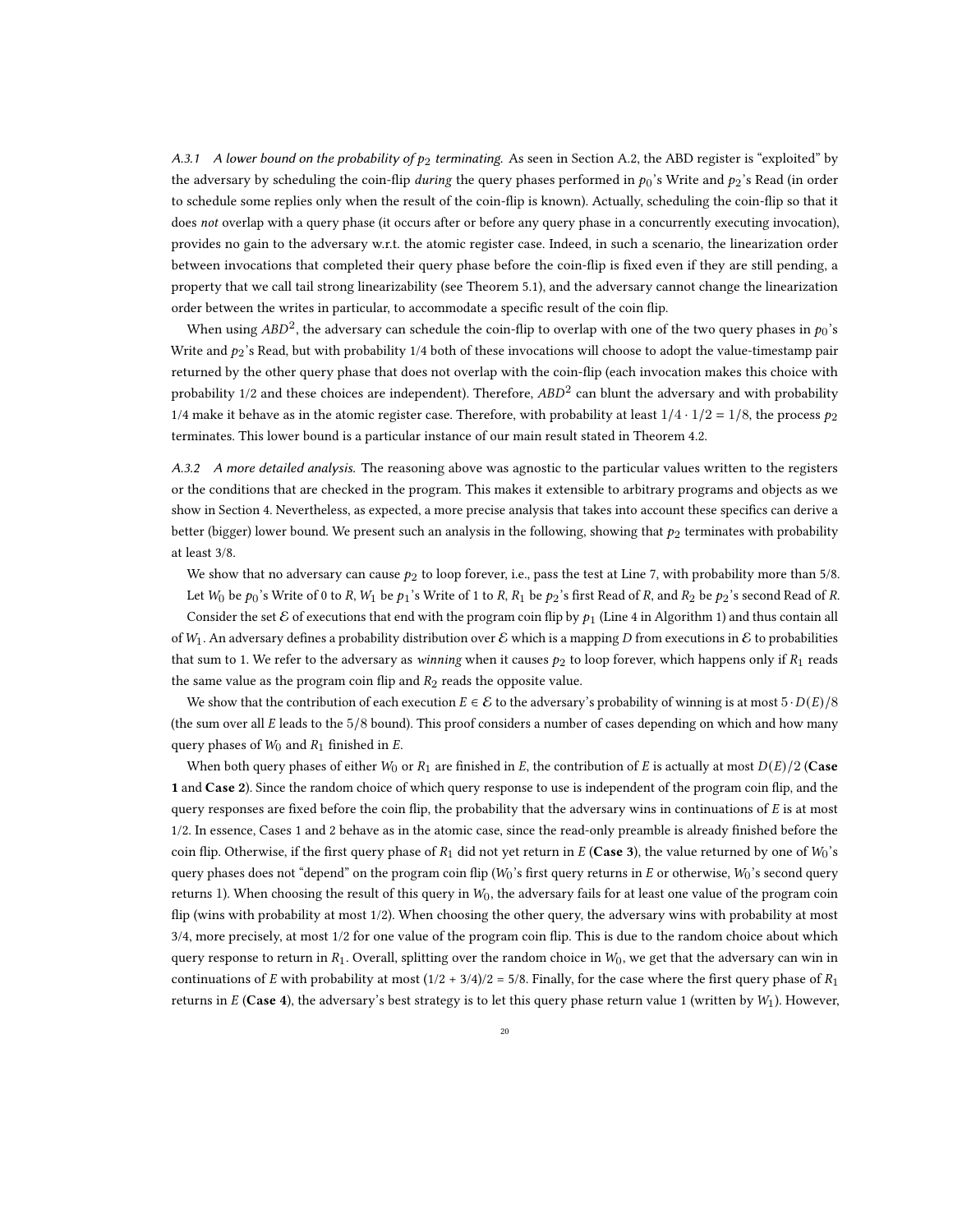it can win with probability at most  $1/2$ . When the program coin flip returns 0, if  $R_1$  returns 0 because it chooses the response of a second query phase,  $R_2$  will return 0 as well (since  $W_0$  must have been linearized after  $W_1$ ), which means that the adversary fails in all such continuations.

**Case 1:** Consider an execution  $E \in \mathcal{E}$  such that both query phases of  $W_0$  are already finished.

If the random choice for which query phase result to use for  $W_0$  is included in E, then the timestamps of  $W_0$  and  $W_1$  are fixed, as is their linearization order. Without loss of generality, suppose  $W_0$  is linearized before  $W_1$ ; then by linearizability,  $p_2$  reads either 0,0 or 0,1 or 1,1, but not 1,0. In order for the adversary to win,  $p_2$  must read 0,1 and the program coin flip must return 0, which occurs with probability  $1/2$ . Thus the contribution of  $E$  to the adversary's probability of winning is at most  $D(E)/2$ .

Suppose the random choice for which query phase result to use for  $W_0$  is not included in E. The continuations of  $E$  can linearize  $W_0$  before  $W_1$  with some probability p, and  $W_1$  before  $W_0$  with probability  $1 - p$ . When the program coin flip returns 0, the adversary can win only with the first linearization, since with the second linearization it's impossible for  $p_2$  to read 0,1. Similarly, when the program coin flip returns 1, the adversary can win only with the second linearization. Thus the contribution of E to the adversary's probability of winning is at most  $(D(E) \cdot p + D(E) \cdot (1 - p))/2 = D(E)/2$ .

**Case 2:** Consider an execution  $E \in \mathcal{E}$  such that both query phases of  $R_1$  are finished.

As in the previous case, there are two possible scenarios depending on whether the random choice for which query phase result to return by  $R_1$  is included or not in E. In case it is included, the value of  $R_1$  is fixed before the program coin flip and the contribution of E to the adversary's probability of winning is at most  $D(E)/2$ . In case it is not, the two query phases either return the same value which means that the value returned by  $R_1$  is again fixed before the program coin flip, or they return different values. If they return different values, the "best" case for the adversary is that they return 0 and 1 (a ⊥ value will make the adversary lose independently of the outcome of the program coin flip). However, the probability that the value returned by  $R_1$  matches the value returned by the program coin flip in continuations of E is 1/2. Therefore, in both scenarios, the contribution of E to the adversary's probability of winning is at most  $D(E)/2$ .

**Case 3:** Consider an execution  $E \in \mathcal{E}$  where at least one query phase of  $W_0$  and the first query phase of  $R_1$  are pending.

Case 3.1: The pending query phase of  $W_0$  is its second one. We say that a query phase sees a Write if the query phase receives a reply message with the value and timestamp of that Write.

Case 3.1.1: Suppose  $W_0$ 's first query phase does not see  $W_1$ .

For all continuations of E in which  $W_0$ 's update is based on the first query (i.e.,  $W_0$  is linearized before  $W_1$ ) and the program coin flip is 1,  $p_2$  cannot read 1 followed by 0. The adversary loses in all such continuations.

Consider continuations of  $E$  in which  $W_0$ 's update is based on its second query and the program coin flip is 0. If this query phase sees  $W_1$ , then in all these continuations,  $W_1$  is linearized before  $W_0$  which implies that  $p_2$  cannot read 0 followed by 1 and the adversary loses. Therefore, it is in the adversary's interest that the second query phase of  $W_0$ does not see  $W_1$ , and thus  $W_0$  is linearized before  $W_1$ . Then we need to look at  $R_1$ . Its second query phase necessarily sees  $W_1$  since it starts after  $W_1$  finished. Therefore, if  $R_1$  returns the value of its second query, it returns 1, which causes the adversary to lose. Consequently, at most half of these continuations make the adversary win.

Overall, the contribution of E to the overall win probability is at most  $(D(E)/2 + 3 \cdot D(E)/4)/2 = 5 \cdot D(E)/8$ .

Case 3.1.2: Suppose  $W_0$ 's first query phase sees  $W_1$ . This case is symmetric to Case 3.1.1, as detailed next.